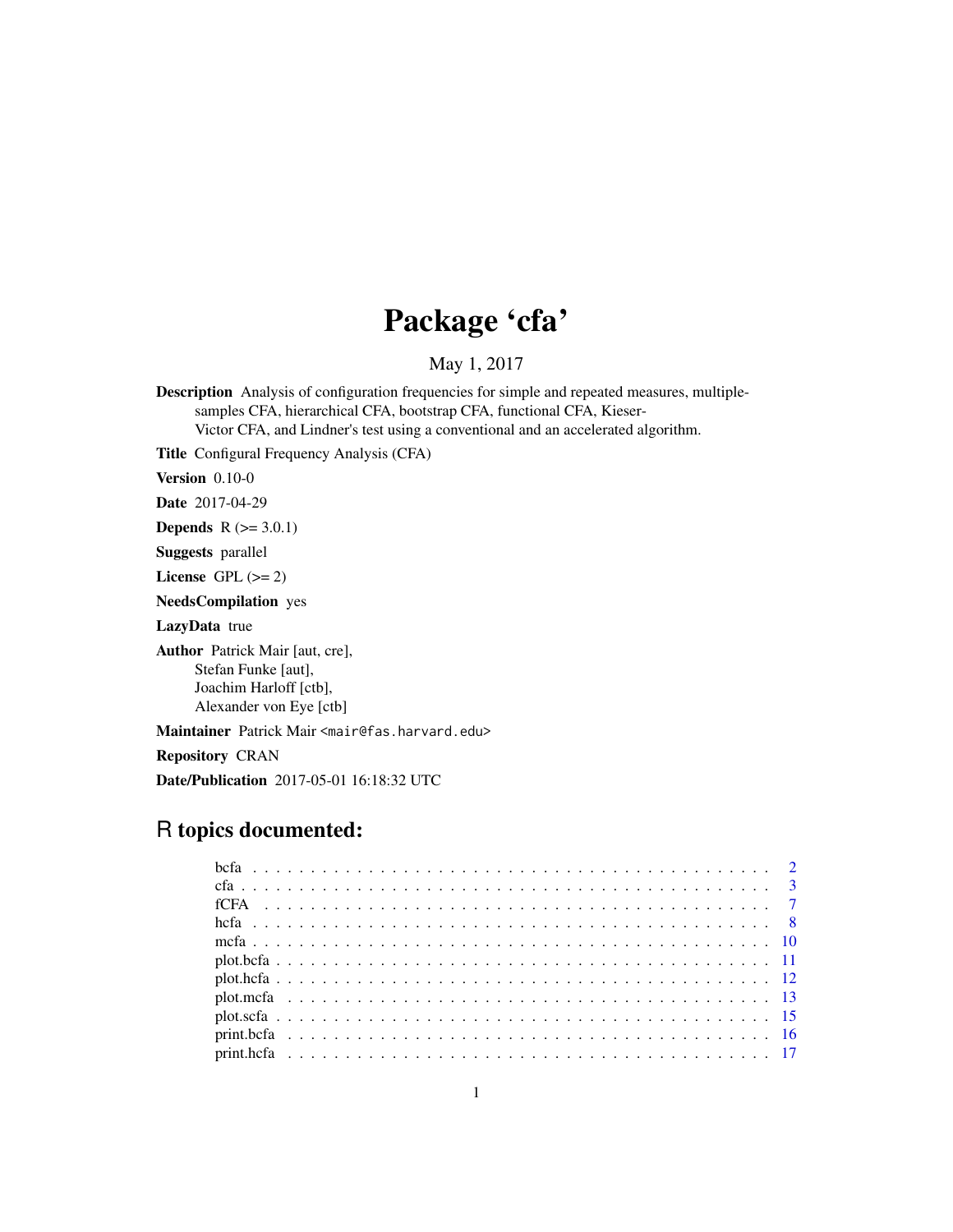<span id="page-1-0"></span>

| Index |  |  |  |  |  |  |  |  |  |  |  |  |  |  |  |  |  |  |  |
|-------|--|--|--|--|--|--|--|--|--|--|--|--|--|--|--|--|--|--|--|
|       |  |  |  |  |  |  |  |  |  |  |  |  |  |  |  |  |  |  |  |
|       |  |  |  |  |  |  |  |  |  |  |  |  |  |  |  |  |  |  |  |
|       |  |  |  |  |  |  |  |  |  |  |  |  |  |  |  |  |  |  |  |
|       |  |  |  |  |  |  |  |  |  |  |  |  |  |  |  |  |  |  |  |
|       |  |  |  |  |  |  |  |  |  |  |  |  |  |  |  |  |  |  |  |

<span id="page-1-1"></span>bcfa *Bootstrap-CFA*

# Description

The bootstrap-CFA tries to replicate the pattern of significant configurations by re-sampling.

#### Usage

```
bcfa(configs, cnts, runs=100, sig.item="sig.z",...)
```
#### Arguments

| configs  | Contains the configurations. This can be a data frame or a matrix. The data frame<br>can contain numbers, characters, factors, or booleans. The matrix can consist of<br>numbers, characters or booleans (factors are implicitely re-converted to numer-<br>ical levels). There must be $\geq$ =3 columns. |
|----------|------------------------------------------------------------------------------------------------------------------------------------------------------------------------------------------------------------------------------------------------------------------------------------------------------------|
| cnts     | Contains the counts for the configuration. If it is set to NA, a count of one is<br>assumed for every row. This allows untabulated data to be processed, cnts must<br>be a vector.                                                                                                                         |
| runs     | Number of samples to be drawn.                                                                                                                                                                                                                                                                             |
| sig.item | Indicator of significance in the result table (sig.z,sig.chisq,sig.perli,sig.zl, sig.zl.corr).<br>Do not forget to set the proper parameters for the CFA if sig.perli, sig. zl or<br>sig.zl.corr are to be used!                                                                                           |
| $\cdot$  | Parameters to be to relayed to the CFA                                                                                                                                                                                                                                                                     |

### Details

Takes 'runs' samples and does as many CFAs while counting how many times this configuration was considered to be significant.

Repeated-measures CFAs (mcfa) are not provided.

This is a heuristic method rather than a strict test of significance since there is no adjustment for multiple testing whatsoever. The advantage is a more reliable picture compared to splitting the original data, doing a CFA, and checking if the configurations re-appear in a CFA with the other half of the data.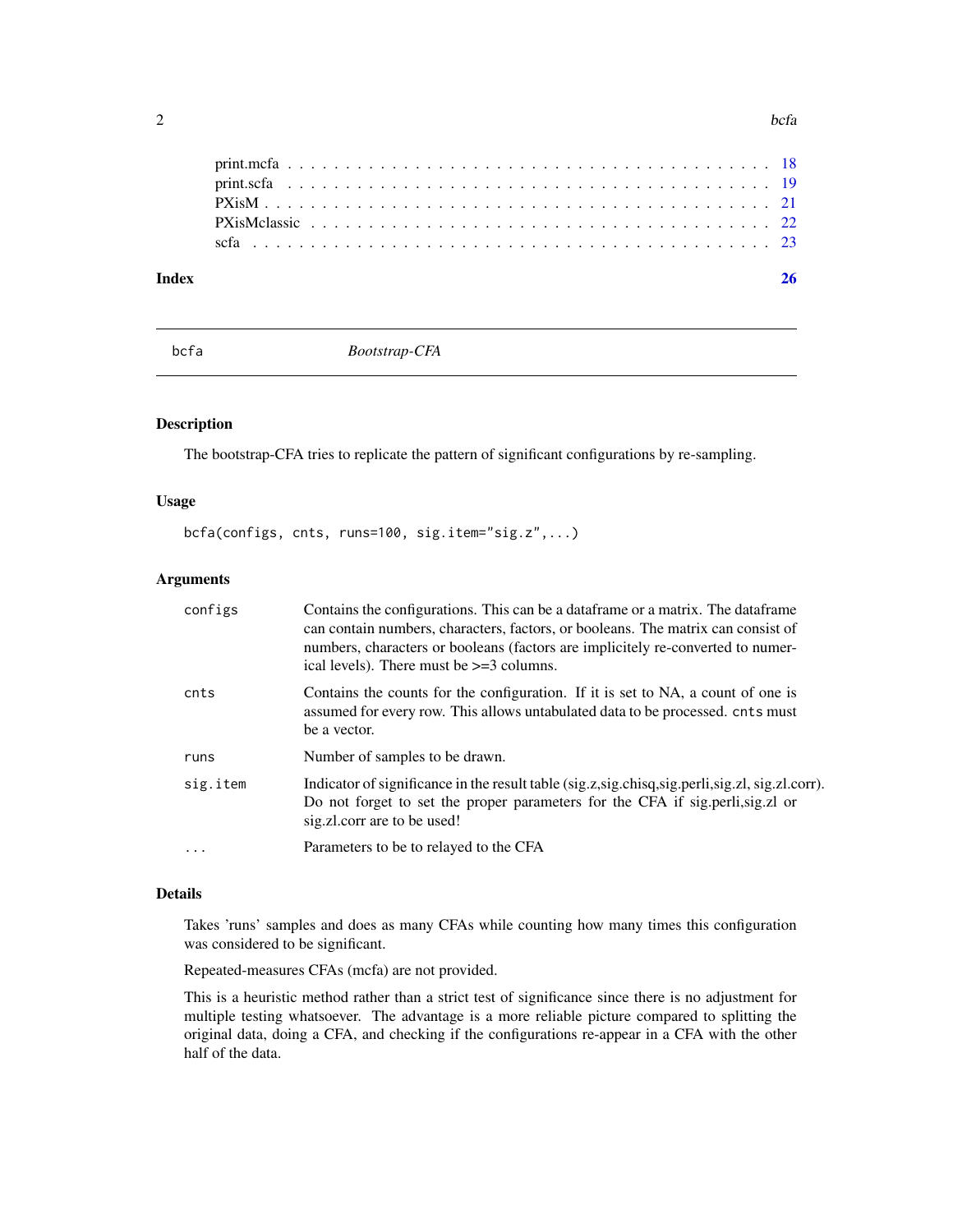<span id="page-2-0"></span> $cfa$  3

# Value

| cnt.antitype | Number of antiypes                       |
|--------------|------------------------------------------|
| cnt.type     | Number of types                          |
| pct.types    | Number of types in percent               |
| cnt.sig      | Number of significant results            |
| pct.cnt.sig  | Number of significant results in percent |

#### Note

bcfa() performs many CFAs which are by themselves slow, so the execution can be very timeconsuming, especially if a sufficiently high value for runs was selected

# Author(s)

Stefan Funke <s.funke@t-online.de>

# References

Lautsch, E., von Weber S. (1995) Methoden und Anwendungen der Konfigurationsfrequenzanalyse Psychologie und Medizin, Beltz Psychologie Verlagsunion

# See Also

[cfa](#page-2-1), [scfa](#page-22-1)

# Examples

```
# library(cfa) if not yet loaded
# Some random configurations:
configs<-cbind(c("A","B")[rbinom(250,1,0.3)+1],c("C","D")[rbinom(250,1,0.1)+1],
          c("E","F")[rbinom(250,1,0.3)+1],c("G","H")[rbinom(250,1,0.1)+1])
counts<-trunc(runif(250)*10)
bcfa(configs,counts,runs=25)
```
<span id="page-2-1"></span>cfa *Analysis of configuration frequencies*

# Description

This is the main function which will call scfa() und mcfa() as required to handle the simple and the multiple cfa.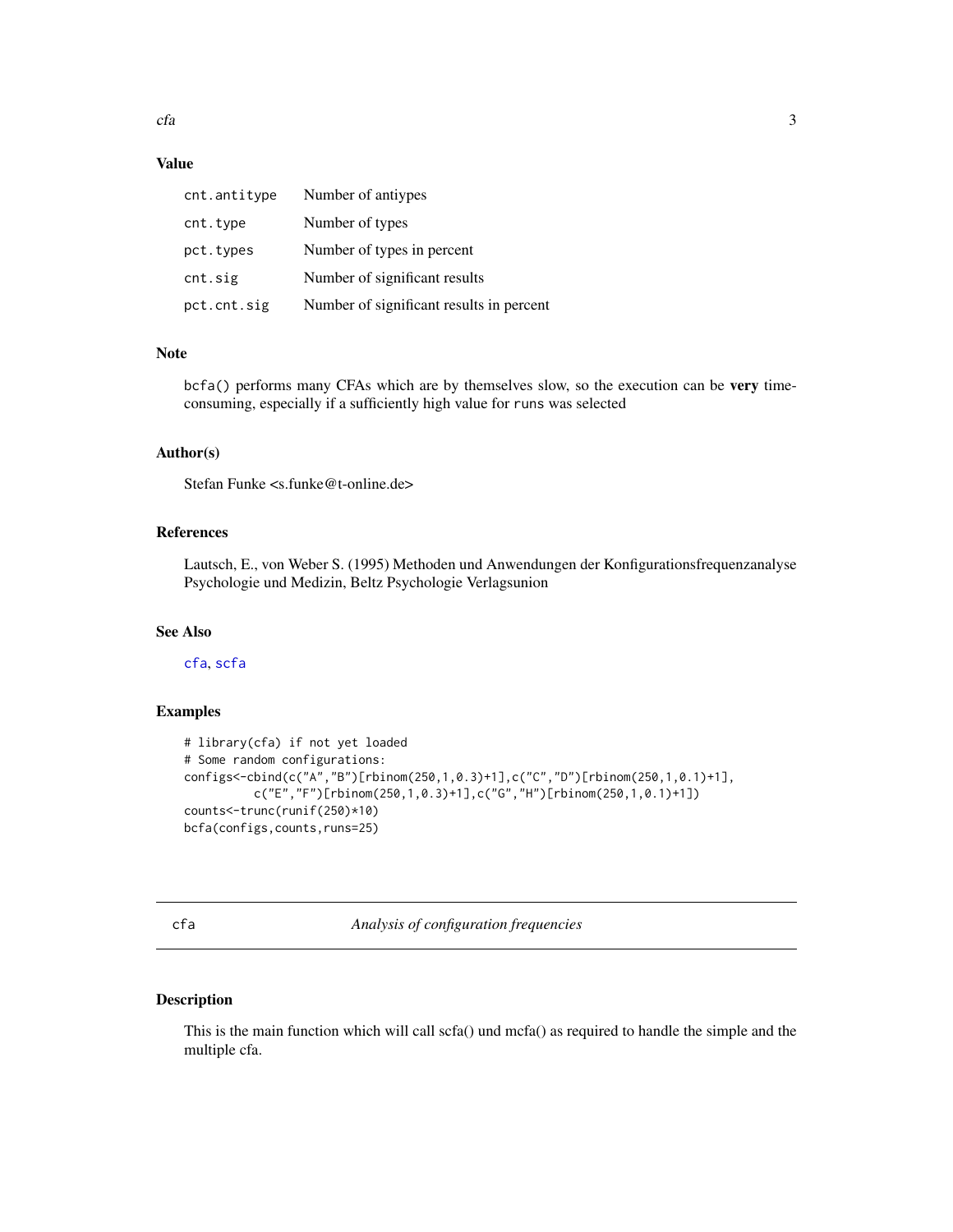# Usage

```
cfa(cfg, cnts=NA, sorton="chisq", sort.descending=TRUE, format.labels=TRUE,
    casewise.delete.empty=TRUE,
    binom.test=FALSE, exact.binom.test=FALSE, exact.binom.limit=10,
    perli.correct=FALSE, lehmacher=FALSE, lehmacher.corr=TRUE,
    alpha=0.05, bonferroni=TRUE)
```
# Arguments

| cfg                   | Contains the configurations. This can be a data frame or a matrix. The data frame<br>can contain numbers, characters, factors, or booleans. The matrix can consist of<br>numbers, characters, or booleans (factors are implicitely re-converted to numer-<br>ical levels). There must be $>=$ 3 columns. |
|-----------------------|----------------------------------------------------------------------------------------------------------------------------------------------------------------------------------------------------------------------------------------------------------------------------------------------------------|
| cnts                  | Contains the counts for the configuration. If it is set to NA, a count of one is<br>assumed for every row. This allows untabulated data to be processed. cnts can<br>be a vector or a matrix/dataframe with $>=2$ columns.                                                                               |
| sorton                | Determines the sorting order of the output table. Can be set to chisq, n, or<br>label.                                                                                                                                                                                                                   |
| sort.descending       |                                                                                                                                                                                                                                                                                                          |
|                       | Sort in descending order                                                                                                                                                                                                                                                                                 |
| format.labels         | Format the labels of the configuration. This makes to output wider but it will<br>increase the readability.                                                                                                                                                                                              |
| casewise.delete.empty |                                                                                                                                                                                                                                                                                                          |
|                       | If set to TRUE all configurations containing a NA in any column will be deleted.<br>Otherwise NA is handled as the string "NA" and will appear as a valid configu-<br>ration.                                                                                                                            |
| binom.test            | Use z approximation for binomial test.                                                                                                                                                                                                                                                                   |
| exact.binom.test      |                                                                                                                                                                                                                                                                                                          |
|                       | Do an exact binomial test.                                                                                                                                                                                                                                                                               |
| exact.binom.limit     |                                                                                                                                                                                                                                                                                                          |
|                       | Maximum n for which an exact binomial test is performed $(n > 10)$ causes p to<br>become inexact).                                                                                                                                                                                                       |
| perli.correct         | Use Perli's correction for multiple test.                                                                                                                                                                                                                                                                |
| lehmacher             | Use Lehmacher's correction for multiple test.                                                                                                                                                                                                                                                            |
| lehmacher.corr        | Use a continuity correction for Lehmacher's correction.                                                                                                                                                                                                                                                  |
| alpha                 | Alpha level                                                                                                                                                                                                                                                                                              |
| bonferroni            | Do Bonferroni adjustment for multiple test (irrelevant for Perli's and Lehmacher's<br>test).                                                                                                                                                                                                             |

# Details

The cfa is used to sift large tables of nominal data. Usually it is used for dichotomous variables but can be extended to three or more possible values. There should be at least three configuration variables in cfg - otherwise a simple contigency table would do. All tests of significance are twosided: They test for both types or antitypes, i.e. if n is significantly larger or smaller than the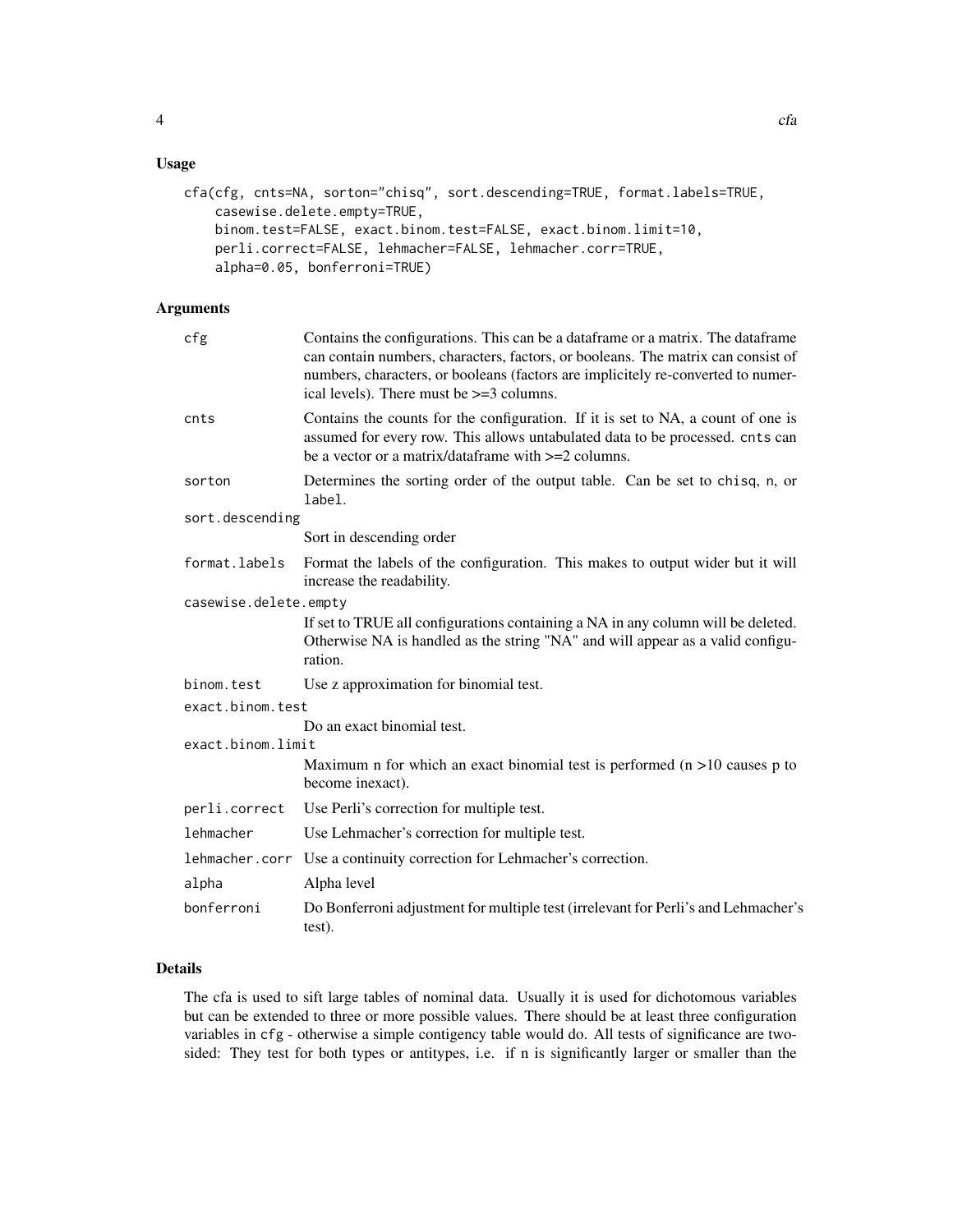expected value. The usual caveats for testing contigency tables apply. If a configuration has a  $n < 5$ an exact test should be used. As an alternative the least interesting configuration variable can be left out (if it is not essential) which will automatically increase the n for the remaining configurations.

# Value

Some of these elements will only be returned when the corresponding argument in the function call has been set. The relation is obvious due to corresponding names.

| table                          | The cfa output table                                                                     |
|--------------------------------|------------------------------------------------------------------------------------------|
|                                | table["label"] Label for the given configuration                                         |
| table["n"]                     | Observed n for this configuration                                                        |
| table["expected"]              |                                                                                          |
|                                | Expected n for this configuration                                                        |
| table["Q"]                     | Coefficient of pronouncedness (varies between 0 and 1)                                   |
|                                | table["chisq"] Chi squared for the given configuration                                   |
| table["p.chisq"]               |                                                                                          |
|                                | p for the chi squared test                                                               |
| table["sig.chisq"]             |                                                                                          |
|                                | Is it significant (will Bonferroni-adjust if argument bonferroni is set)                 |
| table["z"]                     | z-approximation for chi squared                                                          |
| table['p.z"]                   | p of z-test                                                                              |
| table["x.perli"]               | table["sig.z"] Is it significant (will Bonferroni-adjust if argument bonferroni is set)? |
|                                | Statistic for Perli's test                                                               |
| table["sig.perli"]             |                                                                                          |
|                                | Is it significant (this is designed as a multiple test)?                                 |
| table["zl"]<br>table["sig.zl"] | z for Lehmacher's test                                                                   |
|                                | Is it significant (this is designed as a multiple test)?                                 |
| table["zl.corr"]               |                                                                                          |
|                                | z for Lehmacher's test (with continuity correction)                                      |
| table["sig.zl.corr"]           |                                                                                          |
|                                | Is it significant (this is designed as a multiple test)?                                 |
| table["p.exact.bin"]           | p for exact binomial test                                                                |
|                                |                                                                                          |
| summary.stats                  | Summary stats for entire table                                                           |
| summary.stats["totalchisq"]    |                                                                                          |
| summary.stats["df"]            | Total chi squared                                                                        |
|                                | Degrees of freedom                                                                       |
| summary.stats["p"]             |                                                                                          |
|                                | p for the chi squared test                                                               |
|                                | summary.stats["sum of counts"]                                                           |
|                                | Sum of all counts                                                                        |
| levels                         | Levels for each configuration. Should all be 2 for the bivariate case                    |

 $cfa$  5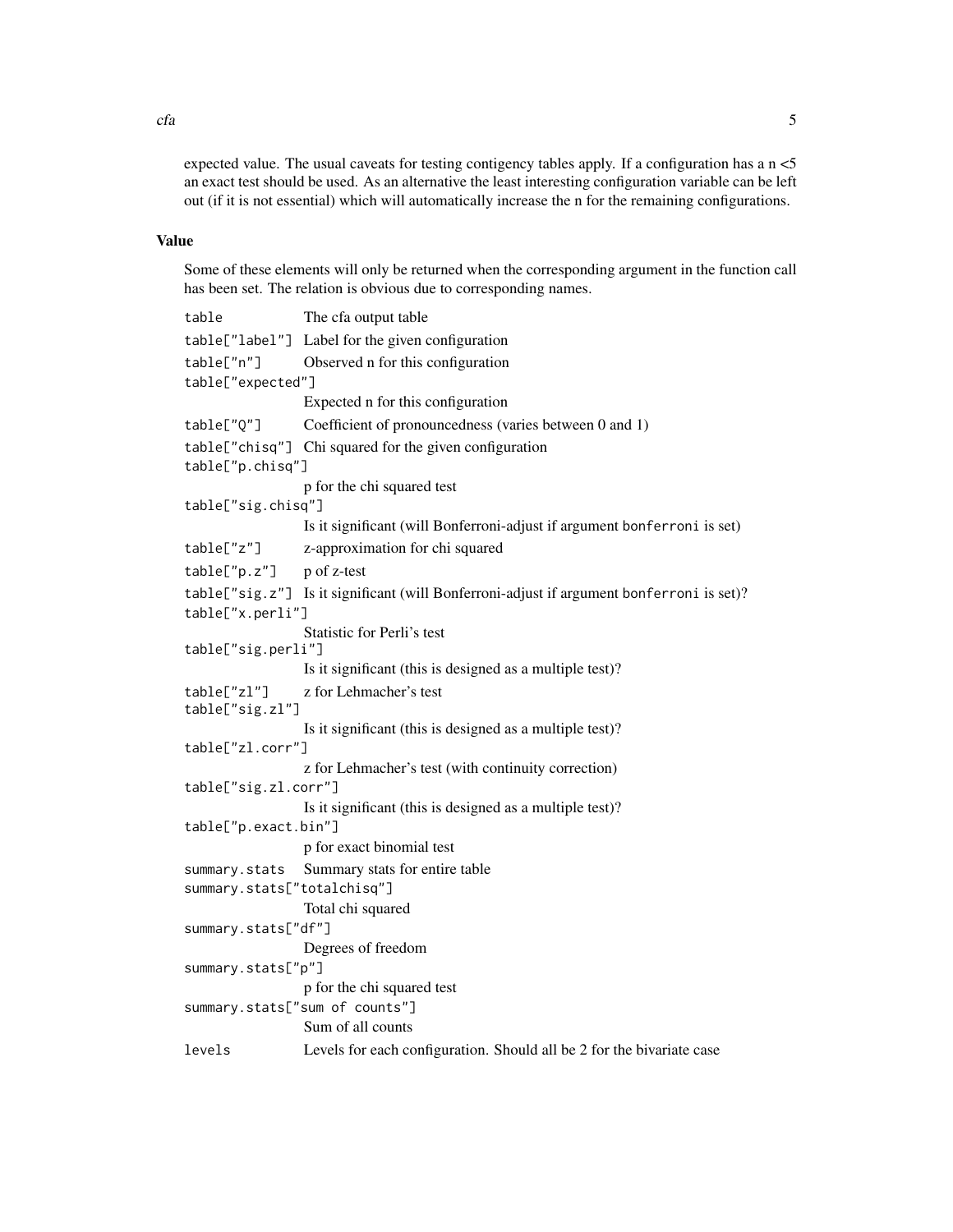<span id="page-5-0"></span>Note than spurious "significant" configurations are likely to appear in very large tables. The results should therefore be replicated before they are accepted as real. boot.cfa can be helpful to check the results.

#### Note

There are no hard-coded limits in the program so even large tables can be processed. The output table can be very wide if the levels of factors variables are long strings so 'options(width=..)' may need to be adjusted.

The object returned has the class scfa if a one-sample CFA was performed or the class mcfa if a repeated-measures CFA was performed. cfa() decides which one is appropriate by looking at cnts: If it is a vector, it will do a simple CFA. If it is a dataframe or matrix with 2 or more columns, a repeated-measures CFA ist done.

#### Author(s)

Stefan Funke <s.funke@t-online.de>

#### References

Krauth J., Lienert G. A. (1973, Reprint 1995) Die Konfigurationsfrequenzanalyse (KFA) und ihre Anwendung in Psychologie und Medizin. Beltz Psychologie Verlagsunion

Lautsch, E., von Weber S. (1995) Methoden und Anwendungen der Konfigurationsfrequenzanalyse in Psychologie und Medizin. Beltz Psychologie Verlagsunion

Eye, A. von (1990) Introduction to configural frequency analysis. The search for types and antitypes in cross-classification. Cambride 1990

#### See Also

[scfa](#page-22-1), [mcfa](#page-9-1)

#### Examples

```
# library(cfa) if not yet loaded
# Some random configurations:
configs<-cbind(c("A","B")[rbinom(250,1,0.3)+1],c("C","D")[rbinom(250,1,0.1)+1],
          c("E","F")[rbinom(250,1,0.3)+1],c("G","H")[rbinom(250,1,0.1)+1])
counts<-trunc(runif(250)*10)
cfa(configs,counts)
```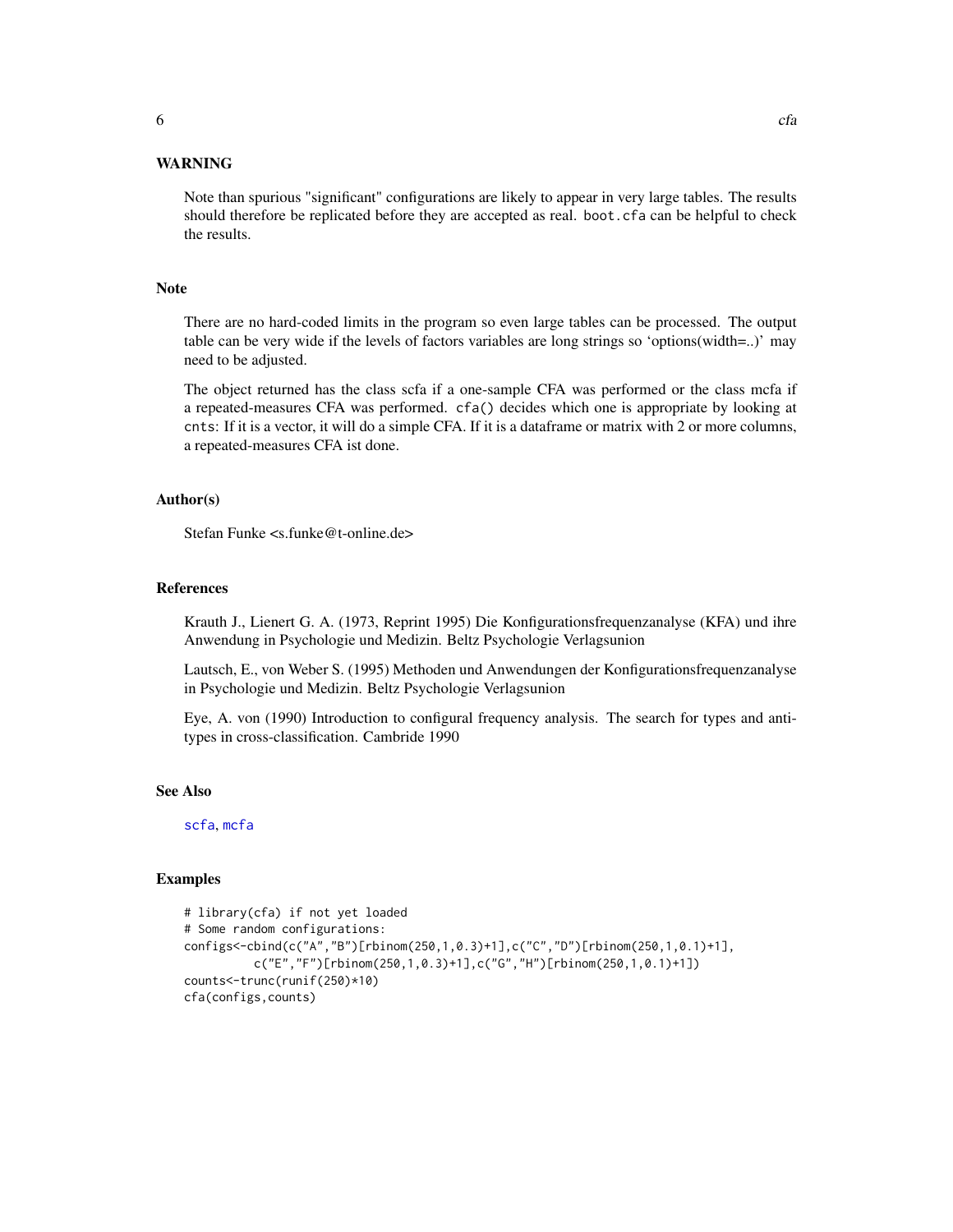# <span id="page-6-0"></span>Description

These CFA methods detect and eliminate stepwise types/antitypes cells by specifying an appropriate contrast in the design matrix. The procedures stop when model fit is achieved. Functional CFA (fCFA) uses a residual criterion, Kieser-Victor CFA (kvCFA) a LR-criterion.

#### Usage

 $fCFA(m.i, X, tabdim, alpha = 0.05)$  $kvCFA(m.i, X, tabdim, alpha = 0.05)$ 

# Arguments

| m.i    | Vector of observed frequencies.  |
|--------|----------------------------------|
| x      | Design Matrix of the base model. |
| tabdim | Vector of table dimensions.      |
| alpha  | Significance level.              |

# Value

| restable   | Fit results for each step                                               |
|------------|-------------------------------------------------------------------------|
| design.mat | Final design matrix                                                     |
| struc.mat  | Structural part of the design matrix for each step                      |
| typevec    | Type or antitype for each step                                          |
| resstep    | Design matrix, expected frequency vector, and fit results for each step |

#### Author(s)

Patrick Mair, Alexander von Eye

# References

von Eye, A., and Mair, P. (2008). A functional approach to configural frequency analysis. Austrian Journal of Statistics, 37, 161-173.

Kieser, M., and Victor, N. (1999). Configural frequency analysis (CFA) revisited: A new look at an old approach. Biometrical Journal, 41, 967-983.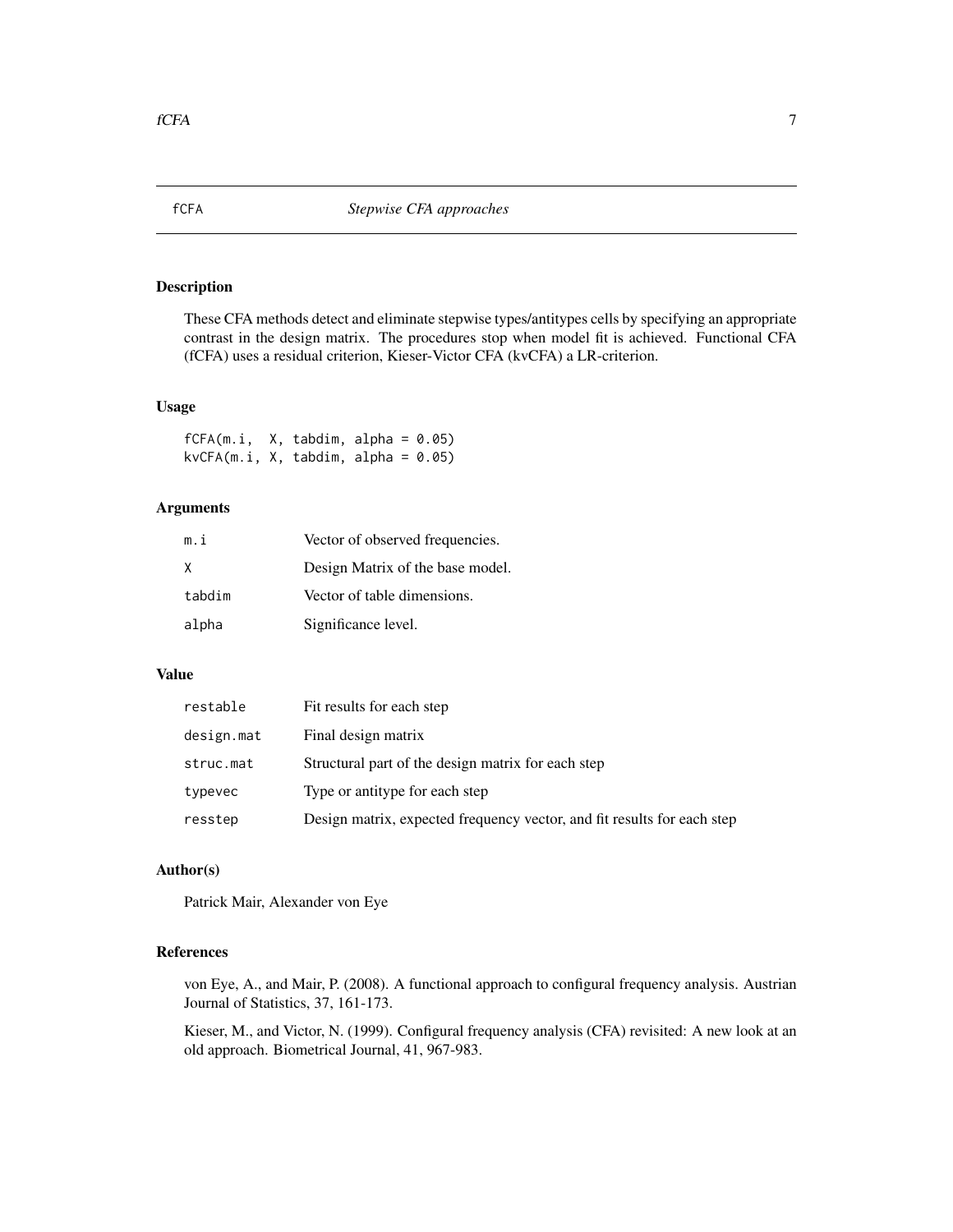#### Examples

```
#Functional CFA for a internet terminal usage data set by Wurzer
#(An application of configural frequency analysis: Evaluation of the
#usage of internet terminals, 2005, p.82)
dd <- data.frame(a1=gl(3,4),b1=gl(2,2,12),c1=gl(2,1,12))
X <- model.matrix(~a1+b1+c1,dd,contrasts=list(a1="contr.sum",b1="contr.sum",
    c1="contr.sum"))
ofreq <- c(121,13,44,37,158,69,100,79,24,0,26,3)
tabdim < -c(3,2,2)res1 <- fCFA(ofreq, X, tabdim=tabdim)
res1
summary(res1)
# Kieser-Vector CFA for Children's temperament data from
# von Eye (Configural Frequency Analysis, 2002, p. 192)
dd <- data.frame(a1=gl(3,9),b1=gl(3,3,27),c1=gl(3,1,27))
X <- model.matrix(~a1+b1+c1,dd,contrasts=list(a1="contr.sum",
    b1="contr.sum",c1="contr.sum"))
ofreq <- c(3,2,4,23,23,6,39,33,9,11,29,13,19,36,19,21,26,18,13,30,
         41,12,14,23,8,6,7)
tabdim < - c(3,3,3)res2 <- kvCFA(ofreq, X, tabdim=tabdim)
res2
summary(res2)
```
hcfa *Hierachical analysis of configuration frequencies*

#### Description

Recursively eliminates one variable in the configuration to generate all possible sub-tables and performs a global chi-squared-test on them

#### Usage

hcfa(configs, cnts)

#### **Arguments**

| configs | Contains the configurations. This can be a data frame or a matrix. The data frame                                                                                                                                          |
|---------|----------------------------------------------------------------------------------------------------------------------------------------------------------------------------------------------------------------------------|
|         | can contain numbers, characters, factors or booleans. The matrix can consist of                                                                                                                                            |
|         | numbers, characters or booleans (factors are implicitely re-converted to numer-<br>ical levels). There must be $\geq$ =3 columns.                                                                                          |
| cnts    | Contains the counts for the configuration. If it is set to NA, a count of one is<br>assumed for every row. This allows untabulated data to be processed, cnts can<br>be a vector or a matrix/dataframe with $>=2$ columns. |

<span id="page-7-0"></span>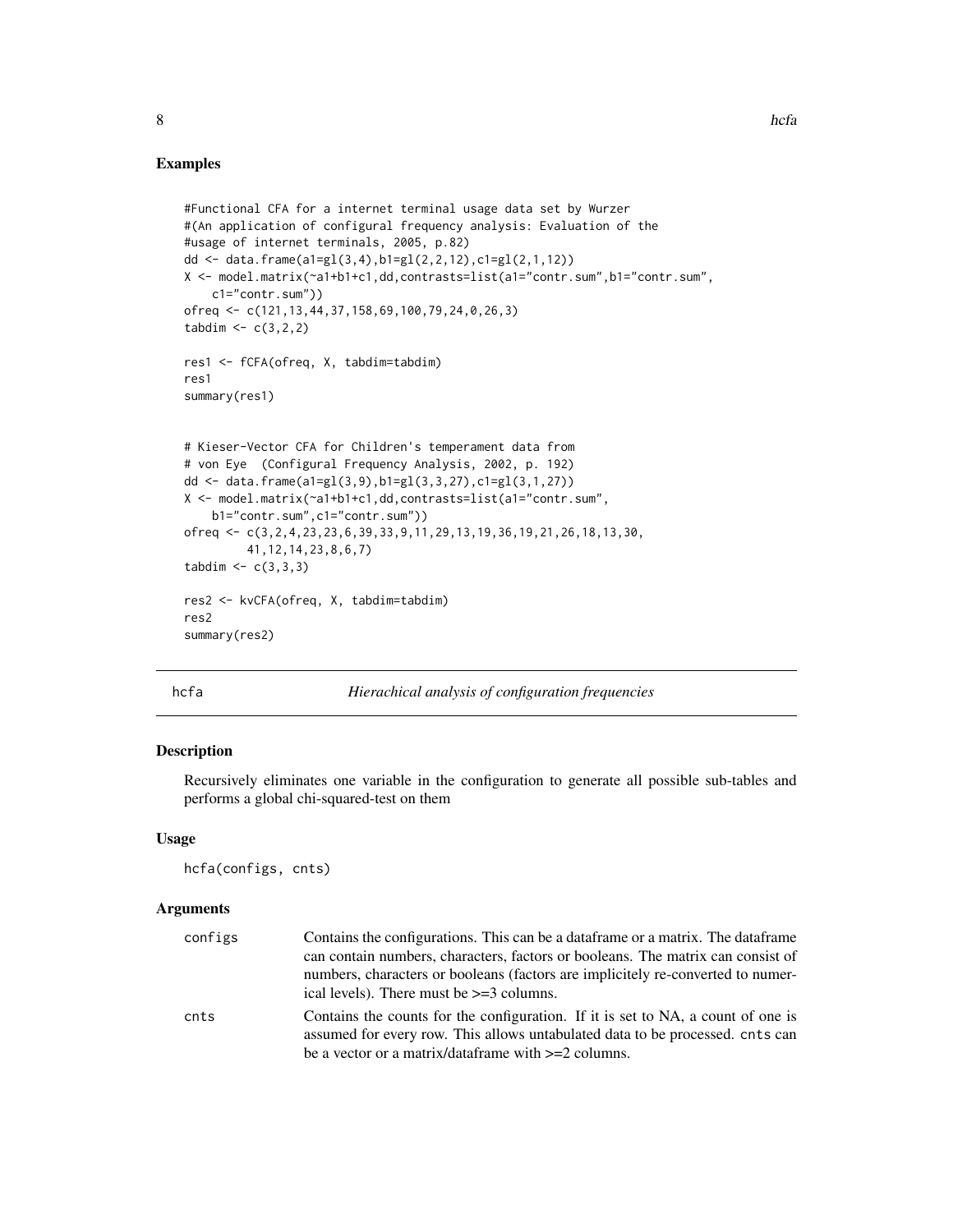#### <span id="page-8-0"></span>hcfa **9**

# Details

The hierarchical CFA assists in the selection of configuration variables by showing which variables contribute the most to the variability. If eliminating a variable does not markedly decrease the global chi squared the variable is likely to be redundant, provided there are no extraneous reasons for retaining it.

The output is in decreasing order of chi squared so the most useful combinations of variables come first.

# Value

| chisg | Global chi squared                        |
|-------|-------------------------------------------|
| df    | Degrees of freedom for this subtable      |
| order | Order (number of configuration variables) |

# Note

The p for the test of significance ist provided by the print method

#### Author(s)

Stefan Funke <s.funke@t-online.de>

#### References

Lautsch, E., von Weber S. (1995) Methoden und Anwendungen der Konfigurationsfrequenzanalyse in Psychologie und Medizin, Beltz Psychologie Verlagsunion

# See Also

[cfa](#page-2-1), [scfa](#page-22-1), [mcfa](#page-9-1)

# Examples

```
# library(cfa) if not yet loaded
# Some random configurations:
configs<-cbind(c("A","B")[rbinom(250,1,0.3)+1],
c("C","D")[rbinom(250,1,0.1)+1],
c("E","F")[rbinom(250,1,0.3)+1],c("G","H")[rbinom(250,1,0.1)+1])
counts<-trunc(runif(250)*10)
hcfa(configs,counts)
```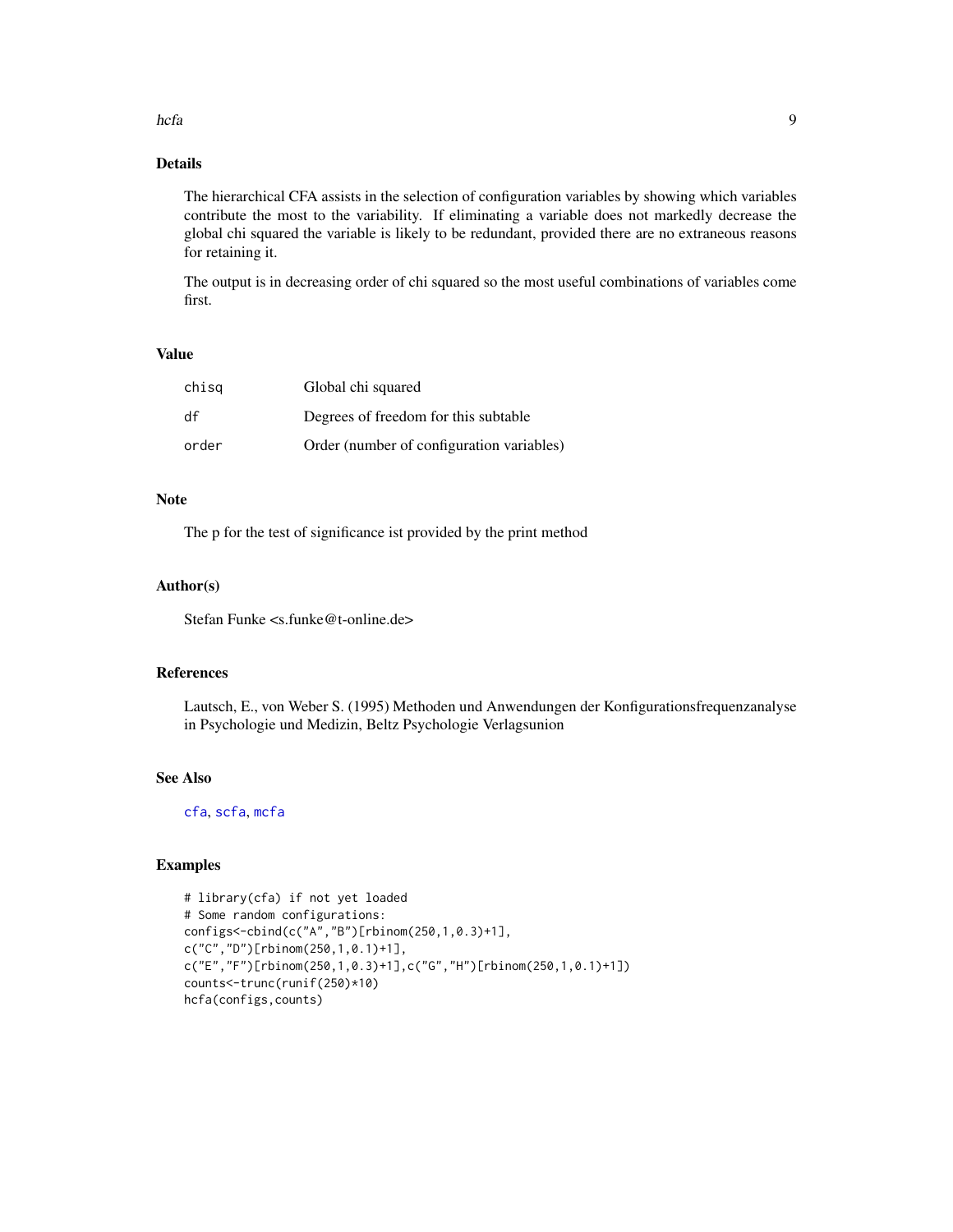# <span id="page-9-1"></span><span id="page-9-0"></span>Description

Performs an analysis of configuration frequencies for two or more sets of counts. *This function is not designed to be called directly by the user but will only be used internally by* cfa()*.* Both the simple an the multiple cfa are handled by  $cfa()$ 

## Usage

mcfa(cfg, cnts, sorton="chisq", sort.descending=TRUE, format.labels=TRUE)

# Arguments

| cfg             | Contains the configurations. This can be a data frame or a matrix. The data frame<br>can contain numbers, characters, factors or booleans. The matrix can consist of<br>numbers, characters or booleans (factors are implicitely re-converted to numer-<br>ical levels). There must be $>=$ 3 columns. |
|-----------------|--------------------------------------------------------------------------------------------------------------------------------------------------------------------------------------------------------------------------------------------------------------------------------------------------------|
| cnts            | Contains the counts for the configuration. cnts is a matrix or data frame with 2<br>or more columns.                                                                                                                                                                                                   |
| sorton          | Determines the sorting order of the output. Can be set to chisq, n, or label.                                                                                                                                                                                                                          |
| sort.descending |                                                                                                                                                                                                                                                                                                        |
|                 | Sort in descending order                                                                                                                                                                                                                                                                               |
| format.labels   | Format the labels of the configuration. This makes to output wider but it will<br>increase the readability.                                                                                                                                                                                            |

# Details

This function is the "engine" cfa() will use. It does the aggregation, summing up, and will calculate chi squared. All tests of significance are left to cfa()

# Value

The function returns the following list:

| labels   | Configuration label                                                |
|----------|--------------------------------------------------------------------|
| sums     | Sums for each configuration and each variable in the configuration |
| counts   | Matrix of observed n of the given configuration                    |
| expected | Matrix of expected n for the given configuration                   |
| chisq    | Chi squared for each configuration                                 |

# Note

There are no hard-coded limits in the program so even large tables can be processed.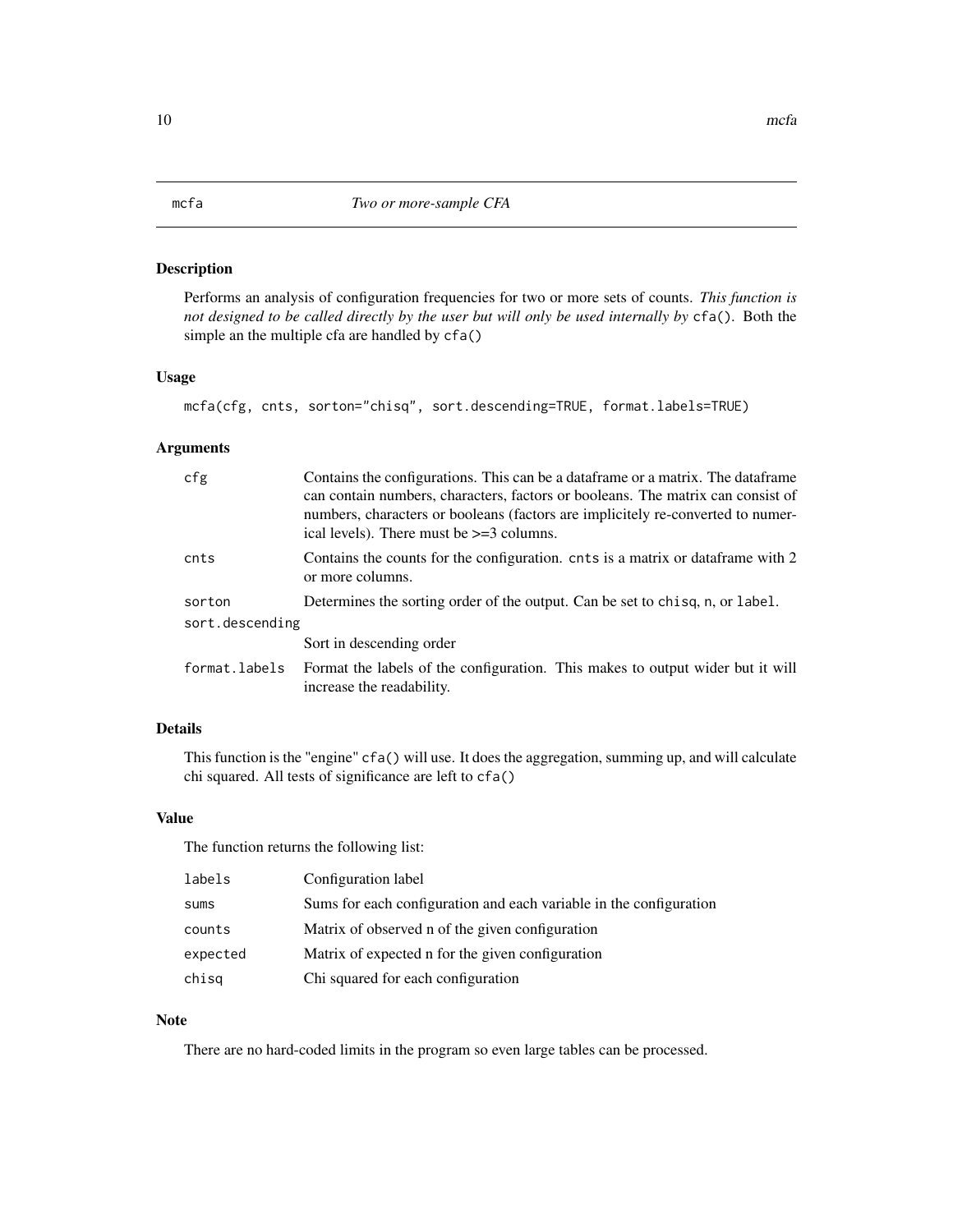#### <span id="page-10-0"></span>plot.bcfa 11

#### Author(s)

Stefan Funke <s.funke@t-online.de>

# References

Krauth J., Lienert G. A. (1973, Reprint 1995) Die Konfigurationsfrequenzanalyse (KFA) und ihre Anwendung in Psychologie und Medizin, Beltz Psychologie Verlagsunion

Lautsch, E., von Weber S. (1995) Methoden und Anwendungen der Konfigurationsfrequenzanalyse in Psychologie und Medizin, Beltz Psychologie Verlagsunion

Eye, A. von (1990) Introduction to configural frequency analysis. The search for types and antitypes in cross-classification. Cambride 1990

### See Also

[cfa](#page-2-1), [scfa](#page-22-1)

#### Examples

```
# library(cfa) if not yet loaded
# Some random configurations:
configs<-cbind(c("A","B")[rbinom(250,1,0.3)+1],c("C","D")[rbinom(250,1,0.1)+1],
          c("E","F")[rbinom(250,1,0.3)+1],c("G","H")[rbinom(250,1,0.1)+1])
counts1<-trunc(runif(250)*10)
counts2<-trunc(runif(250)*10)
cfa(configs,cbind(counts1,counts2))
# cfa rather than mcfa!
```
plot.bcfa *Plotting method for a bcfa object*

# Description

Plots an object of the class bcfa

# Usage

```
## S3 method for class 'bcfa'
plot(x,...)
```
#### Arguments

|          | An object of the class be fa which is returned by the function boot. cfa() |
|----------|----------------------------------------------------------------------------|
| $\cdots$ | Any arguments to be given to plot                                          |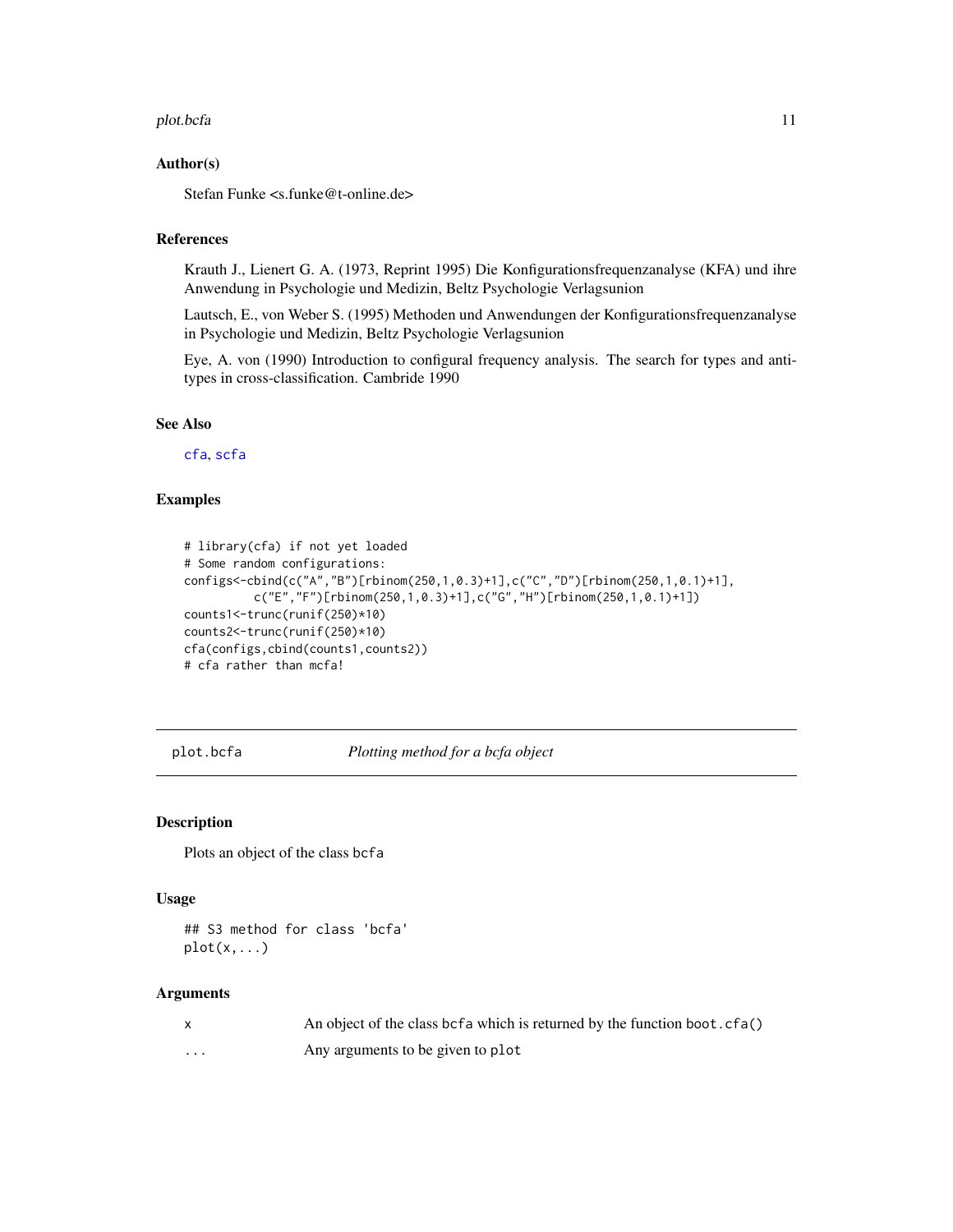# <span id="page-11-0"></span>Details

Plots the number of cases considered significant vs. the number of cases considered to be a type (n > expected).

This is in some way like other plots of quality versus quantity.

Configurations can be identified by left-clicking on them until the right mouse button is pressed. The labels of the configurations selected will be displayed in the text window.

# Value

Returns a vector of the configurations selected with their name set to the labels

# Note

This function is usually invoked plotting an object returned by bcfa

#### Author(s)

Stefan Funke <s.funke@t-online.de>

# References

None - plots have been rarely used with the CFA

#### See Also

[bcfa](#page-1-1)

#### Examples

```
# library(cfa) if not yet loaded
# Some random configurations:
configs<-cbind(c("A","B")[rbinom(250,1,0.3)+1],c("C","D")[rbinom(250,1,0.1)+1],
          c("E","F")[rbinom(250,1,0.3)+1],c("G","H")[rbinom(250,1,0.1)+1])
counts<-trunc(runif(250)*10)
plot(bcfa(configs,counts,runs=25))
```
plot.hcfa *Plotting method for a hcfa object*

# Description

Plots an object of the class hcfa

#### Usage

## S3 method for class 'hcfa'  $plot(x,...)$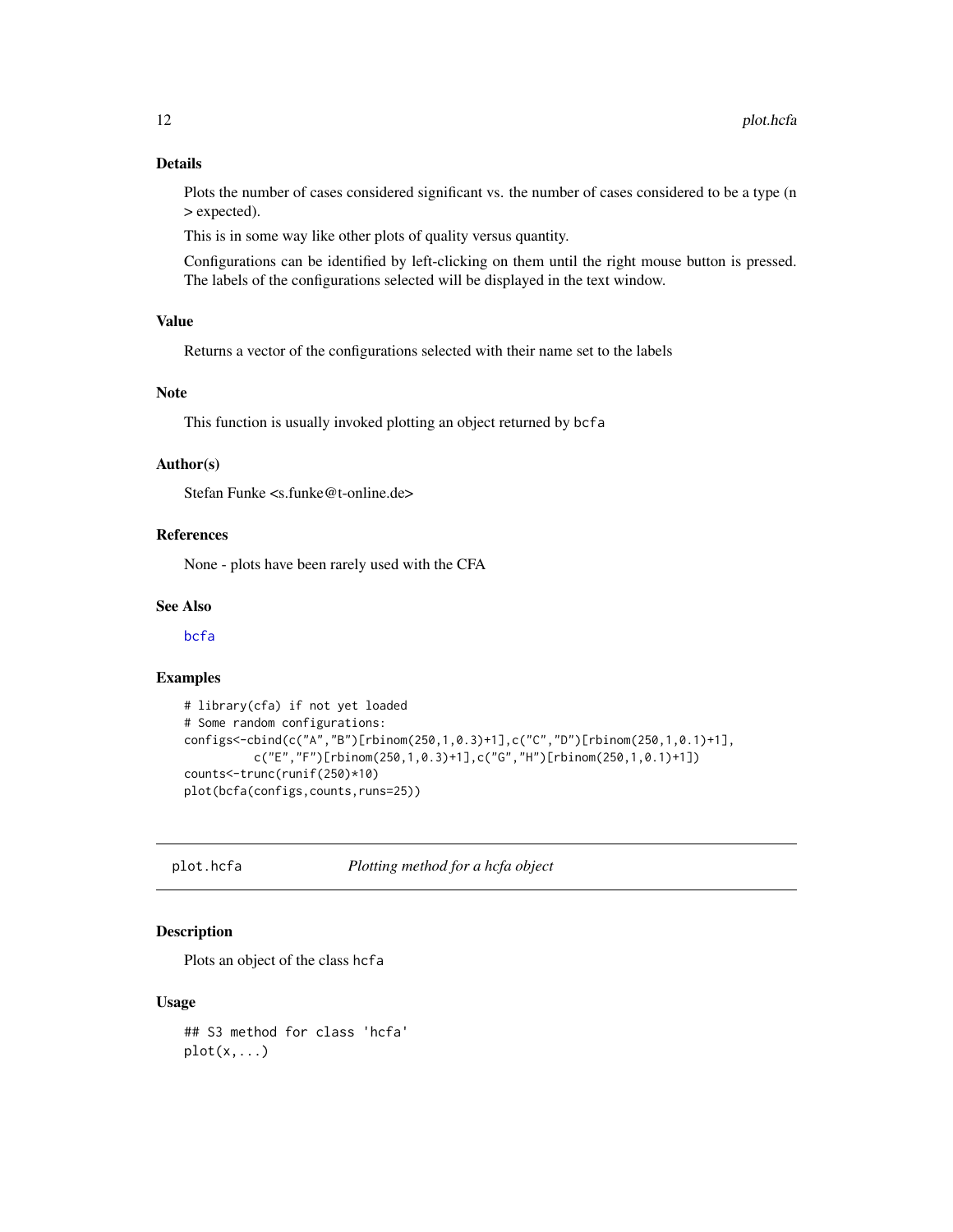#### <span id="page-12-0"></span>plot.mcfa and the state of the state of the state of the state of the state of the state of the state of the state of the state of the state of the state of the state of the state of the state of the state of the state of

#### Arguments

|          | An object of the class hefa      |
|----------|----------------------------------|
| $\cdots$ | Any arguments to be used by plot |

# Details

A dotchart is generated which plots chi squared vs. the order of the configuration (i.e. the number of configuration variables it contains).

# Value

Returns NULL.

# Note

This function is usually invoked plotting an object returned by hcfa

#### Author(s)

Stefan Funke <s.funke@t-online.de>

# References

None - plots have been rarely used with the CFA

# See Also

[cfa](#page-2-1), [hcfa](#page-7-1)

# Examples

```
#configs<-cbind(c("A","B")[rbinom(250,1,0.3)+1],c("C","D")[rbinom(250,1,0.1)+1],
# c("E","F")[rbinom(250,1,0.3)+1],c("G","H")[rbinom(250,1,0.1)+1])
#counts<-trunc(runif(250)*10)
#plot(hcfa(configs,counts))
```
plot.mcfa *Plotting method for a mcfa object*

#### Description

Plots an object of the class mcfa

# Usage

## S3 method for class 'mcfa'  $plot(x,...)$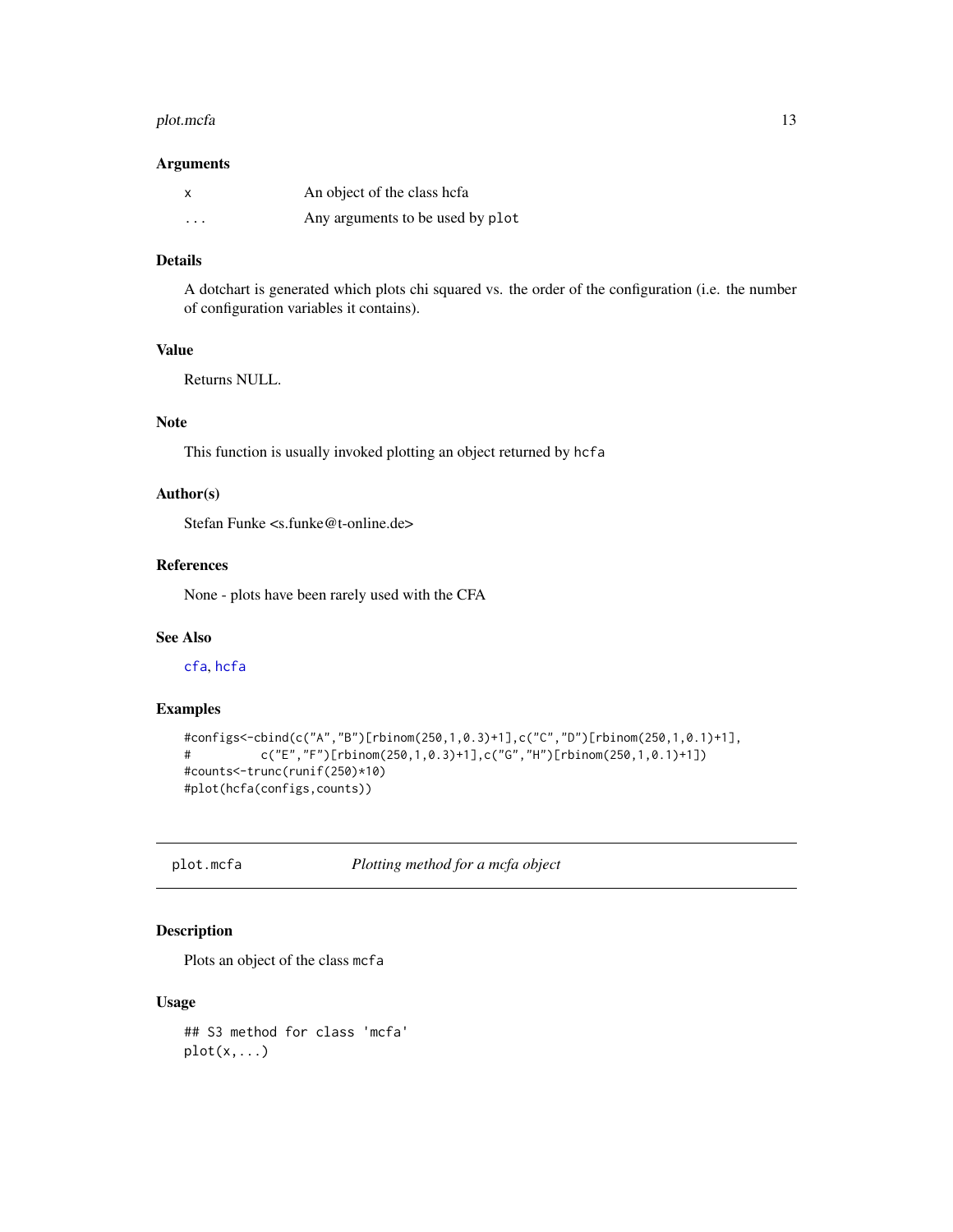#### <span id="page-13-0"></span>**Arguments**

| x                       | An object of the class mefa which is returned by the function $cf(a()$ (rather than<br>$mcf(a)$ ) which performs a repeated measures CFA (two or more columns of<br>counts) |
|-------------------------|-----------------------------------------------------------------------------------------------------------------------------------------------------------------------------|
| $\cdot$ $\cdot$ $\cdot$ | Any arguments to be used by plot                                                                                                                                            |

# Details

Plots chi squared vs. the sum of all counts for this configuration which indicates pronouncedness of the configuration vs. practical importance. Configurations can be identified by left-clicking on them until the right mouse button is pressed. The labels of the configurations selected will be displayed in the text window.

# Value

Returns a list of the labels of the configurations selected.

# Note

This function is usually invoked plotting an object returned by cfa

#### Author(s)

Stefan Funke <s.funke@t-online.de>

#### References

None - plots have been rarely used with the CFA

#### See Also

[cfa](#page-2-1), [mcfa](#page-9-1)

#### Examples

```
# Some random configurations:
configs<-cbind(c("A","B")[rbinom(250,1,0.3)+1],c("C","D")[rbinom(250,1,0.1)+1],
         c("E","F")[rbinom(250,1,0.3)+1],c("G","H")[rbinom(250,1,0.1)+1])
counts1<-trunc(runif(250)*10)
counts2<-trunc(runif(250)*10)
```
plot(cfa(configs,cbind(counts1,counts2)))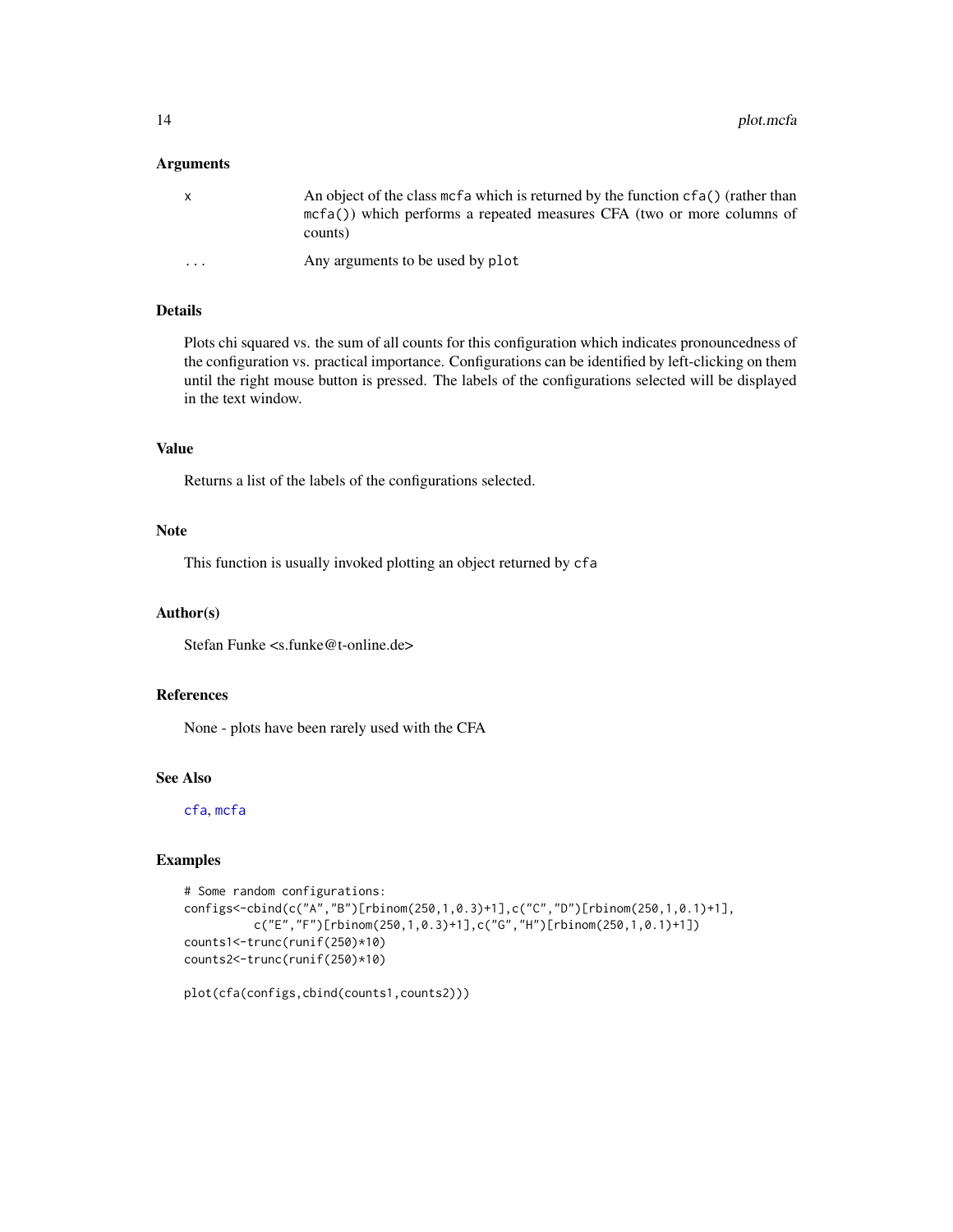<span id="page-14-0"></span>

# Description

Plots an object of the class scfa

#### Usage

## S3 method for class 'scfa'  $plot(x,...)$ 

#### Arguments

|                      | An object of the class scf a which is returned by the function $cf(a()$ (rather than<br>$scf(a()$ ) which performs a simple CFA (one column of counts) |
|----------------------|--------------------------------------------------------------------------------------------------------------------------------------------------------|
| $\ddot{\phantom{0}}$ | Any arguments to be used by plot                                                                                                                       |

# Details

Plots chi squared vs. n which indicates pronouncedness of the configuration vs. practical importance. Configurations can be identified by left-clicking on them until the right mouse button is pressed. The labels of the configurations selected will be displayed in the text window.

### Value

Returns a list of the labels of the configurations selected.

## Note

This function is usually invoked plotting an object returned by cfa

# Author(s)

Stefan Funke <s.funke@t-online.de>

#### References

None - plots have been rarely used with the CFA

# See Also

[cfa](#page-2-1), [scfa](#page-22-1)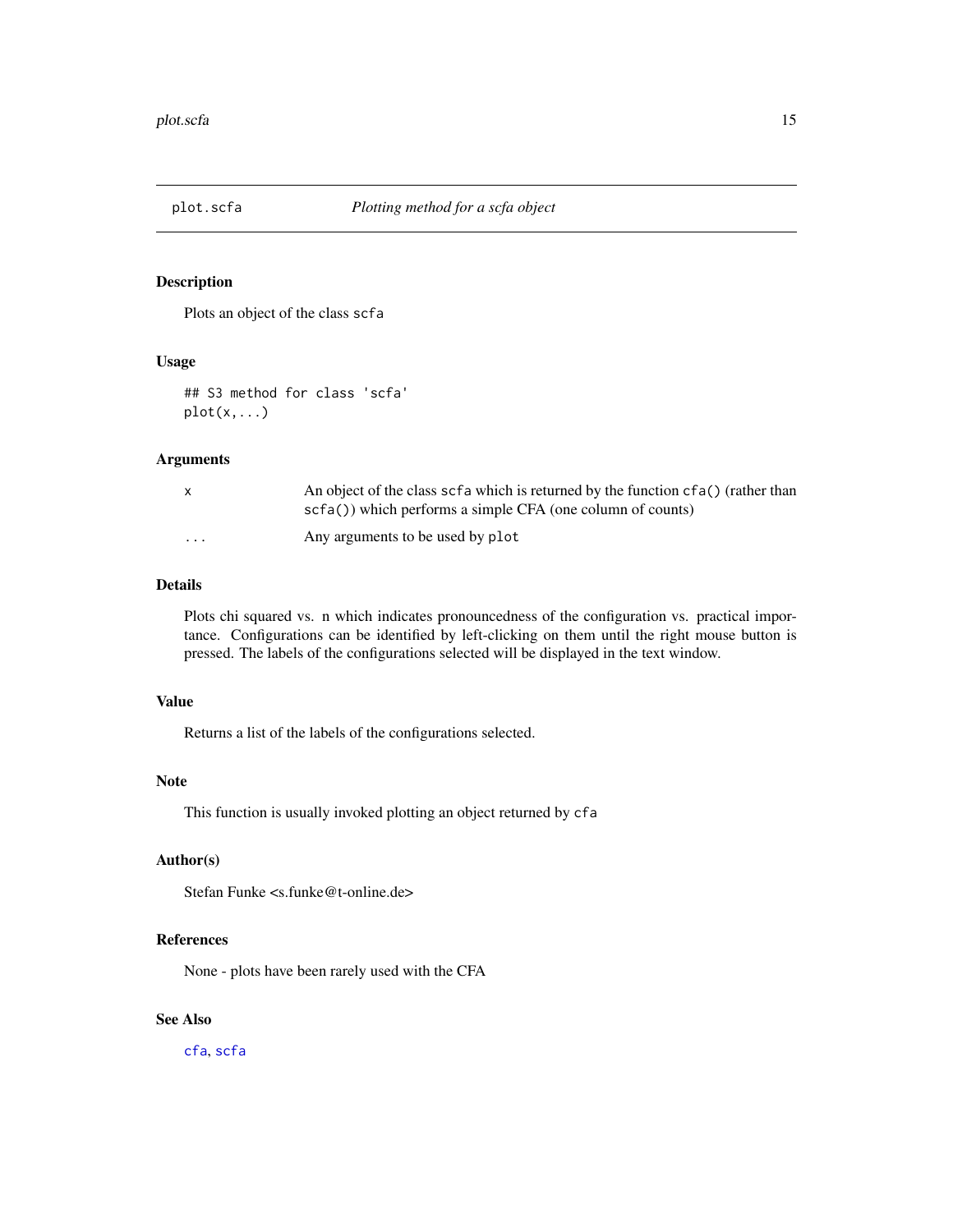# <span id="page-15-0"></span>Examples

```
# library(cfa) if not yet loaded
# Some random configurations:
configs<-cbind(c("A","B")[rbinom(250,1,0.3)+1],c("C","D")[rbinom(250,1,0.1)+1],
          c("E","F")[rbinom(250,1,0.3)+1],c("G","H")[rbinom(250,1,0.1)+1])
counts<-trunc(runif(250)*10)
plot(cfa(configs,counts))
```
print.bcfa *Print an object of the class hcfa*

# Description

Printing method for an object returned by boot.cfa()

#### Usage

## S3 method for class 'bcfa'  $print(x, \ldots)$ 

# Arguments

| X        | An object of the class befa         |
|----------|-------------------------------------|
| $\cdots$ | Additional arguments given to print |

# Details

This function is usually called implicitely.

# Value

Returns NULL

# Author(s)

Stefan Funke <s.funke@t-online.de>

#### References

Krauth J., Lienert G. A. (1973, Reprint 1995) Die Konfigurationsfrequenzanalyse (KFA) und ihre Anwendung in Psychologie und Medizin, Beltz Psychologie Verlagsunion

Lautsch, E., von Weber S. (1995) Methoden und Anwendungen der Konfigurationsfrequenzanalyse in Psychologie und Medizin, Beltz Psychologie Verlagsunion

Eye, A. von (1990) Introduction to configural frequency analysis. The search for types and antitypes in cross-classification. Cambride 1990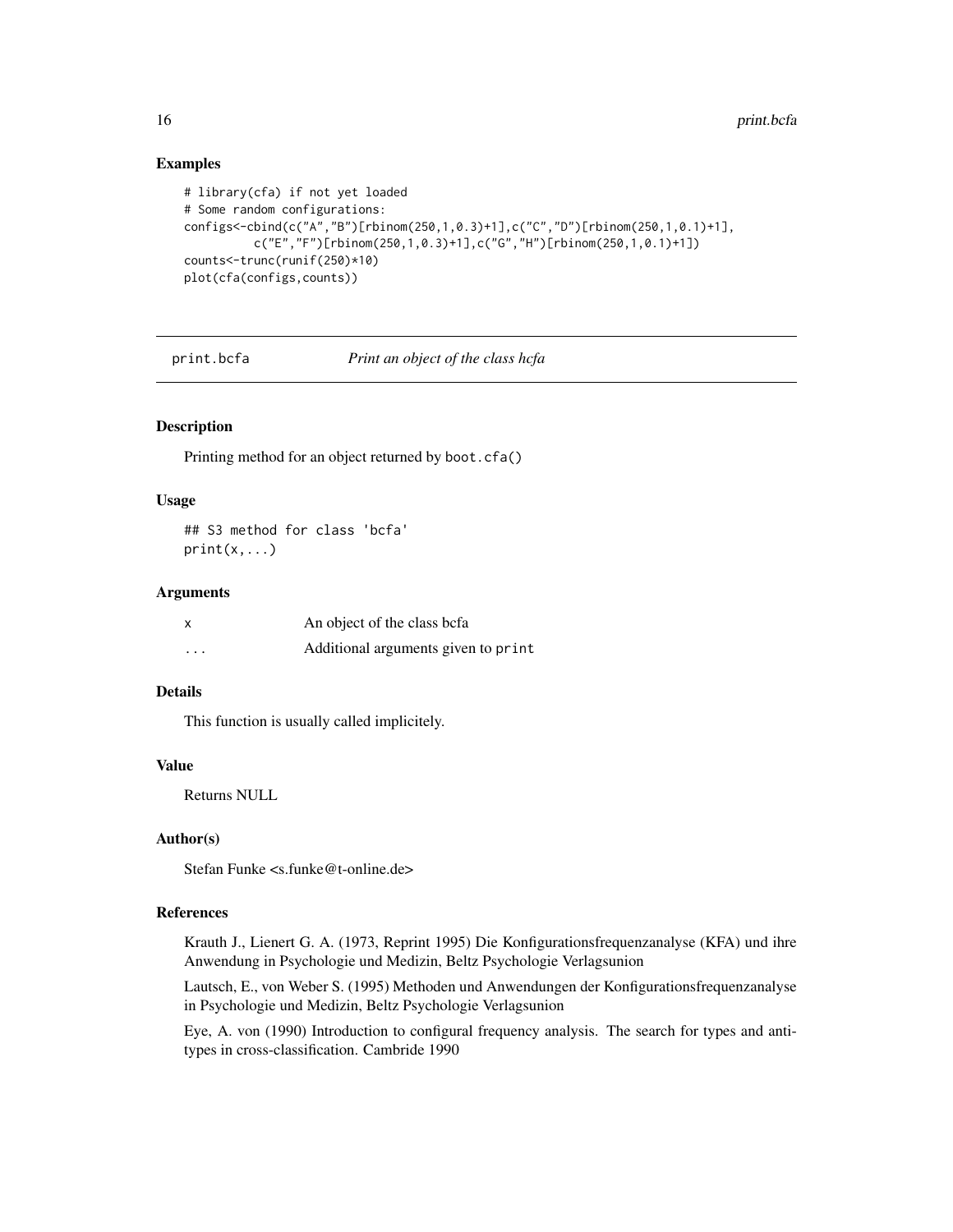#### <span id="page-16-0"></span>print.hcfa 17

# See Also

[bcfa](#page-1-1)

#### Examples

```
# library(cfa) if not yet loaded
# Some random configurations:
configs<-cbind(c("A","B")[rbinom(250,1,0.3)+1],c("C","D")[rbinom(250,1,0.1)+1],
         c("E","F")[rbinom(250,1,0.3)+1],c("G","H")[rbinom(250,1,0.1)+1])
counts<-trunc(runif(250)*10)
result<-bcfa(configs,counts,runs=25)
print(result)
```
print.hcfa *Print an object of the class hcfa*

# Description

Printing method for an object returned by hier.cfa()

#### Usage

## S3 method for class 'hcfa'  $print(x, \ldots)$ 

# Arguments

| x       | An object of the class hefa         |
|---------|-------------------------------------|
| $\cdot$ | Additional arguments given to print |

# Details

This function is usually called implicitely.

# Value

Returns NULL.

# Author(s)

Stefan Funke <s.funke@t-online.de>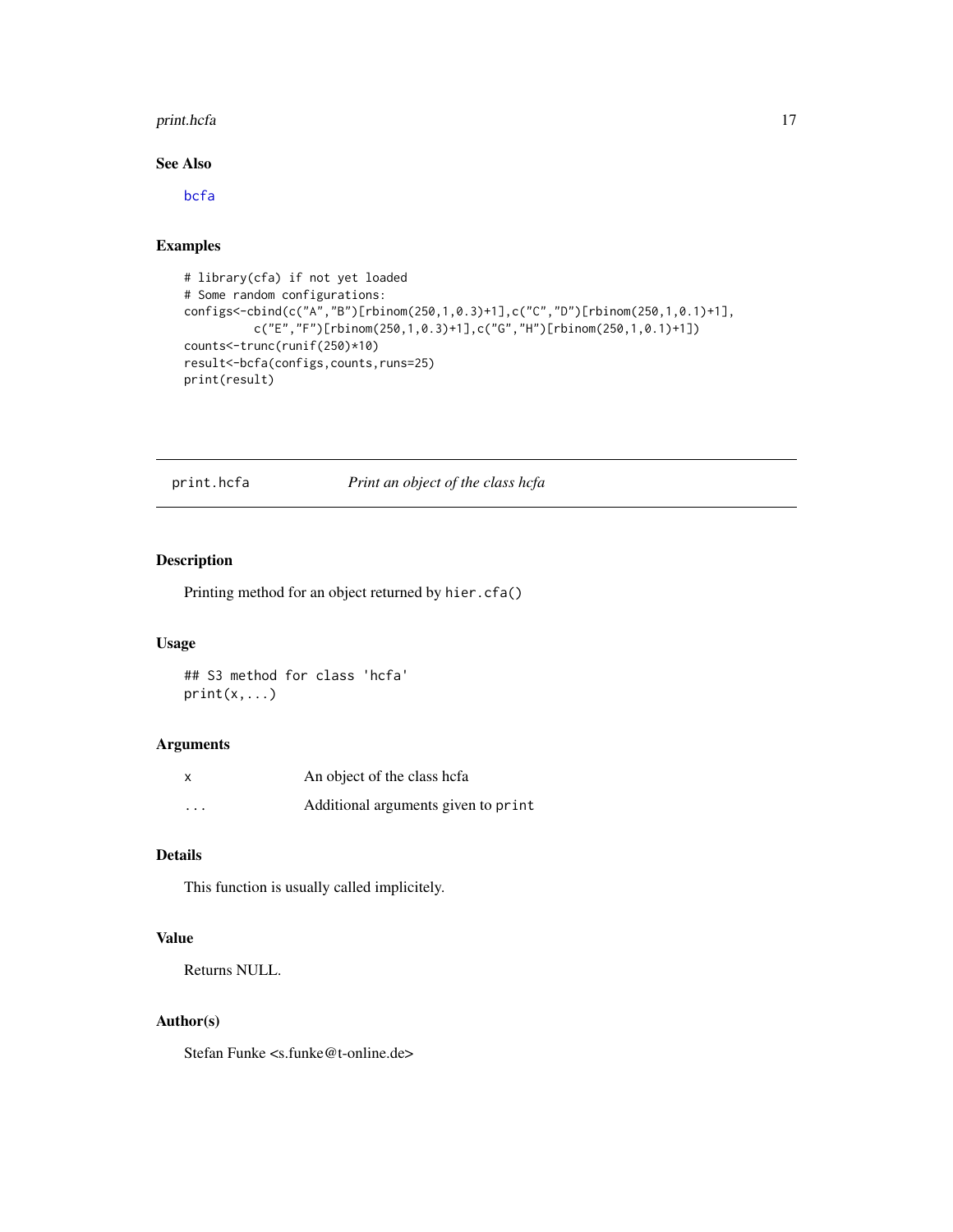#### <span id="page-17-0"></span>References

Krauth J., Lienert G. A. (1973, Reprint 1995) Die Konfigurationsfrequenzanalyse (KFA) und ihre Anwendung in Psychologie und Medizin, Beltz Psychologie Verlagsunion

Lautsch, E., von Weber S. (1995) Methoden und Anwendungen der Konfigurationsfrequenzanalyse in Psychologie und Medizin, Beltz Psychologie Verlagsunion

Eye, A. von (1990) Introduction to configural frequency analysis. The search for types and antitypes in cross-classification. Cambride 1990

#### See Also

[hcfa](#page-7-1)

#### Examples

```
#configs<-cbind(c("A","B")[rbinom(250,1,0.3)+1],c("C","D")[rbinom(250,1,0.1)+1],
# c("E","F")[rbinom(250,1,0.3)+1],c("G","H")[rbinom(250,1,0.1)+1])
#counts<-trunc(runif(250)*10)
#result<-hcfa(configs,counts)
#print(result)
```
print.mcfa *Print an object of the class mcfa*

# Description

Printing method for one of two possible objects returned by cfa()

#### Usage

## S3 method for class 'mcfa'  $print(x, \ldots)$ 

#### Arguments

|          | An object of the class mcfa         |
|----------|-------------------------------------|
| $\cdots$ | Additional arguments given to print |

#### Details

This function is usually called implicitely.

#### Value

Returns NULL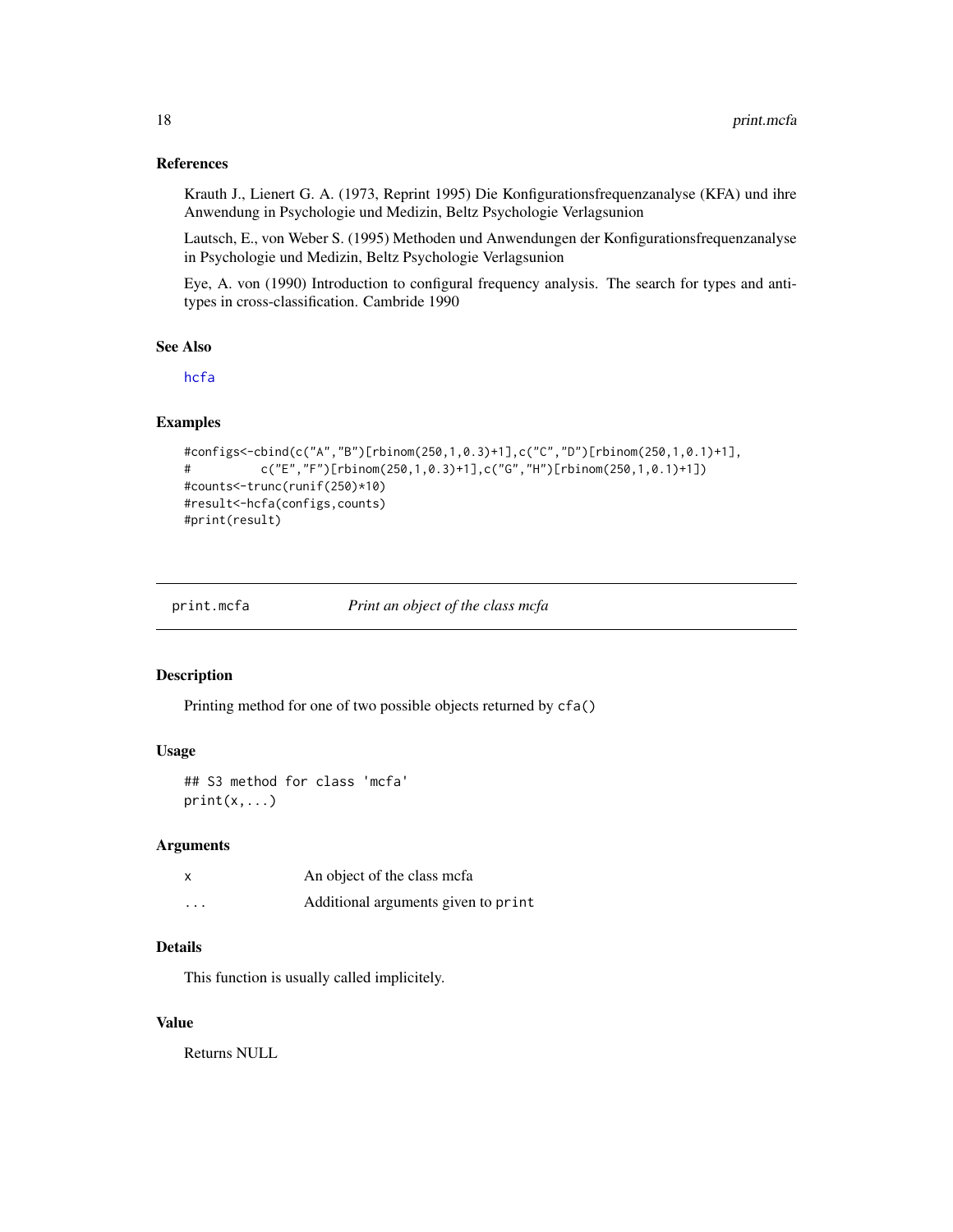#### <span id="page-18-0"></span>print.scfa 19

#### Note

Note that cfa() will return an object with the class scfa if there is only one row of counts. If there are two or more of them, an object with the class mcfa is returned. In contrast scfa() and mcfa() return a list which has no class of it's own.

#### Author(s)

Stefan Funke <s.funke@t-online.de>

# References

Krauth J., Lienert G. A. (1973, Reprint 1995) Die Konfigurationsfrequenzanalyse (KFA) und ihre Anwendung in Psychologie und Medizin, Beltz Psychologie Verlagsunion

Lautsch, E., von Weber S. (1995) Methoden und Anwendungen der Konfigurationsfrequenzanalyse in Psychologie und Medizin, Beltz Psychologie Verlagsunion

Eye, A. von (1990) Introduction to configural frequency analysis. The search for types and antitypes in cross-classification. Cambride 1990

# See Also

[cfa](#page-2-1), [mcfa](#page-9-1)

#### Examples

```
# library(cfa) if not yet loaded
# Some random configurations:
configs<-cbind(c("A","B")[rbinom(250,1,0.3)+1],c("C","D")[rbinom(250,1,0.1)+1],
          c("E","F")[rbinom(250,1,0.3)+1],c("G","H")[rbinom(250,1,0.1)+1])
counts1<-trunc(runif(250)*10)
counts2<-trunc(runif(250)*10)
result<-cfa(configs,cbind(counts1,counts2))
print(result)
```
print.scfa *Print an object of the class scfa*

# **Description**

Printing method for one of two possible objects returned by cfa()

#### Usage

```
## S3 method for class 'scfa'
print(x, \ldots)
```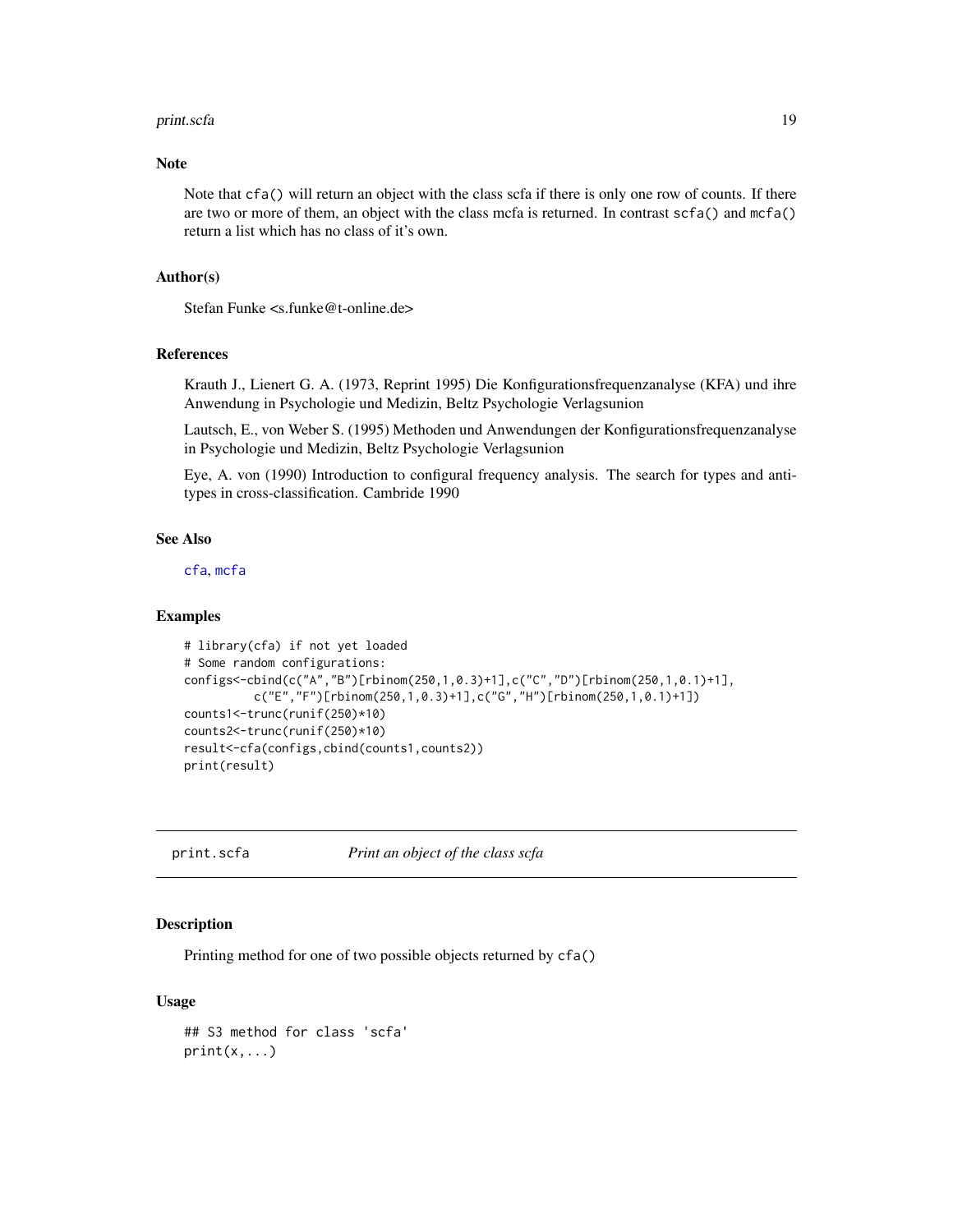<span id="page-19-0"></span>20 print.scfa

#### Arguments

| X                       | An object of the class scfa         |
|-------------------------|-------------------------------------|
| $\cdot$ $\cdot$ $\cdot$ | Additional arguments given to print |

# Details

This function is usually called implicitely.

### Value

Returns NULL

#### Note

Note that cfa() will return an object with the class scfa if there is only one row of counts. If there are two or more of them, an object with the class mcfa is returned. In contrast scfa() and mcfa() return a list which has no class of it's own.

# Author(s)

Stefan Funke <s.funke@t-online.de>

# References

Krauth J., Lienert G. A. (1973, Reprint 1995) Die Konfigurationsfrequenzanalyse (KFA) und ihre Anwendung in in Psychologie und Medizin, Beltz Psychologie Verlagsunion

Lautsch, E., von Weber S. (1995) Methoden und Anwendungen der Konfigurationsfrequenzanalyse in Psychologie und Medizin, Beltz Psychologie Verlagsunion

Eye, A. von (1990) Introduction to configural frequency analysis. The search for types and antitypes in cross-classification. Cambride 1990

#### See Also

[cfa](#page-2-1), [scfa](#page-22-1)

#### Examples

```
# library(cfa) if not yet loaded
# Some random configurations:
configs<-cbind(c("A","B")[rbinom(250,1,0.3)+1],c("C","D")[rbinom(250,1,0.1)+1],
         c("E","F")[rbinom(250,1,0.3)+1],c("G","H")[rbinom(250,1,0.1)+1])
counts<-trunc(runif(250)*10)
result<-cfa(configs,counts)
print(result)
```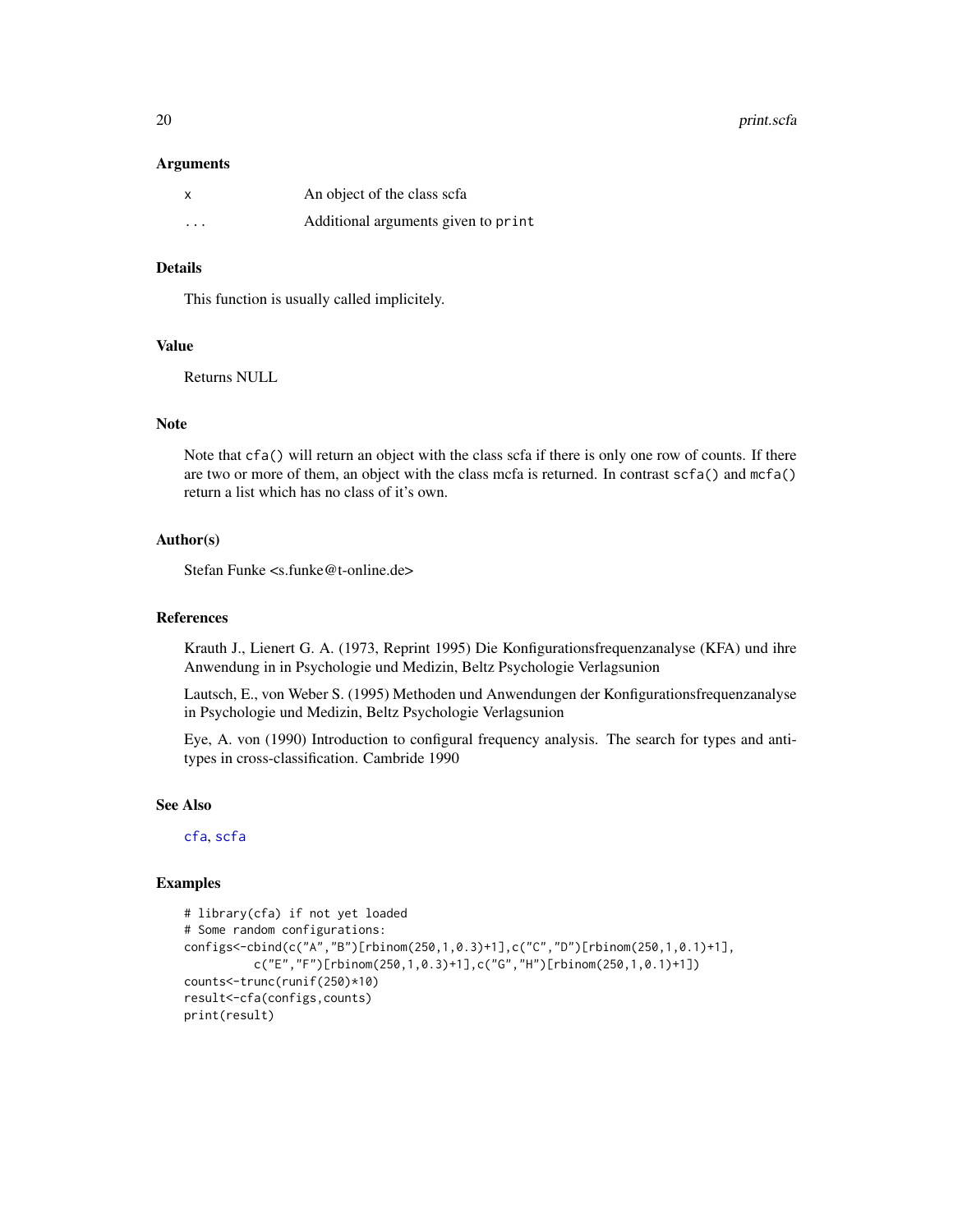<span id="page-20-0"></span>

# Description

Performs a test of significance according to Lindner

#### Usage

PXisM(m,n,Nt,k)

# Arguments

| m  | Observed frequency of the observation tested                                             |
|----|------------------------------------------------------------------------------------------|
| n  | Marginal sums of the parameters realized in the configuration to be tested (vec-<br>tor) |
| Nt | Sample size of configurations                                                            |
| k  | Number of parameters                                                                     |

# Value

returns p for the test according to Linder

# Note

The test according to Lindner requires the packages parallel. All other parts of cfa do not.

#### Author(s)

J. Harloff <oachimharloff@joachimharloff.de>

#### References

Lindner, K.: Eine exakte Auswertungsmethode zur Konfigurationsfrequenzanalyse [An exact procedure for the configural frequency analysis]. Psycholog Beitraege 26, 393?415 (1984)

Harloff, Joachim, An efficient algorithm for Lindners test (configural frequency analysis), Qual Quant DOI 10.1007/s11135-011-9499-9

# See Also

[cfa](#page-2-1)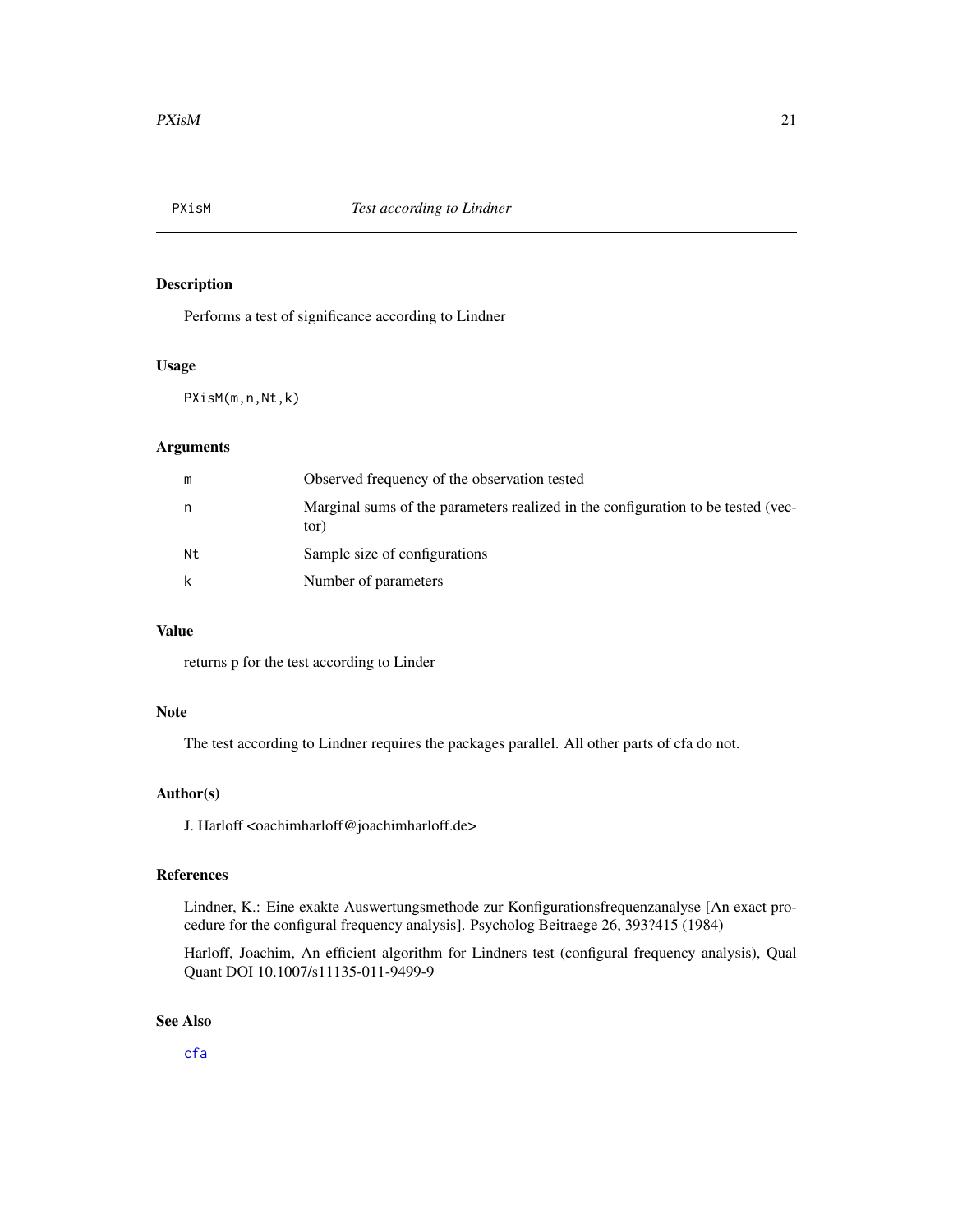#### Examples

```
# Does not work with windows since there is no parallel for it
if (require(parallel)) {
lk<-4 # number of parameters
ln<-c(59,57,59,58) # marginal sums of the parameters realized in the configuration to be tested
lNt<-116 # sample size of configurations
lm0<-16 # observed frequency of the configuration tested
```

```
# New algorithm
starttime=proc.time()
pHXsmallerequalM0<-sum(unlist(mclapply(0:lm0,PXisM,ln,lNt,lk)))
pHXequalM0<-PXisM(lm0,ln,lNt,lk)
pHlargerequalM0<-sum(unlist(mclapply(lm0: min(ln),PXisM,ln,lNt,lk)))
stoptime<-proc.time()
list(pHXsmallerequalM0=pHXsmallerequalM0,pHXequalM0=pHXequalM0,pHlargerequalM0=pHlargerequalM0,
timed.required=stoptime-starttime)
# End of the new algorithm
```

```
}
```
PXisMclassic *Test according to Lindner*

#### Description

Performs a test of significance according to Lindner - old algorithm

#### Usage

PXisMclassic(m,n,Nt,k)

#### Arguments

| m  | Observed frequency of the observation tested                                             |
|----|------------------------------------------------------------------------------------------|
|    | Marginal sums of the parameters realized in the configuration to be tested (vec-<br>tor) |
| Nt | Sample size of configurations                                                            |
|    | Number of parameters                                                                     |

# Value

returns p for the test according to Linder

#### Note

The test according to Lindner requires the packages parallel. All other parts of cfa do not.

<span id="page-21-0"></span>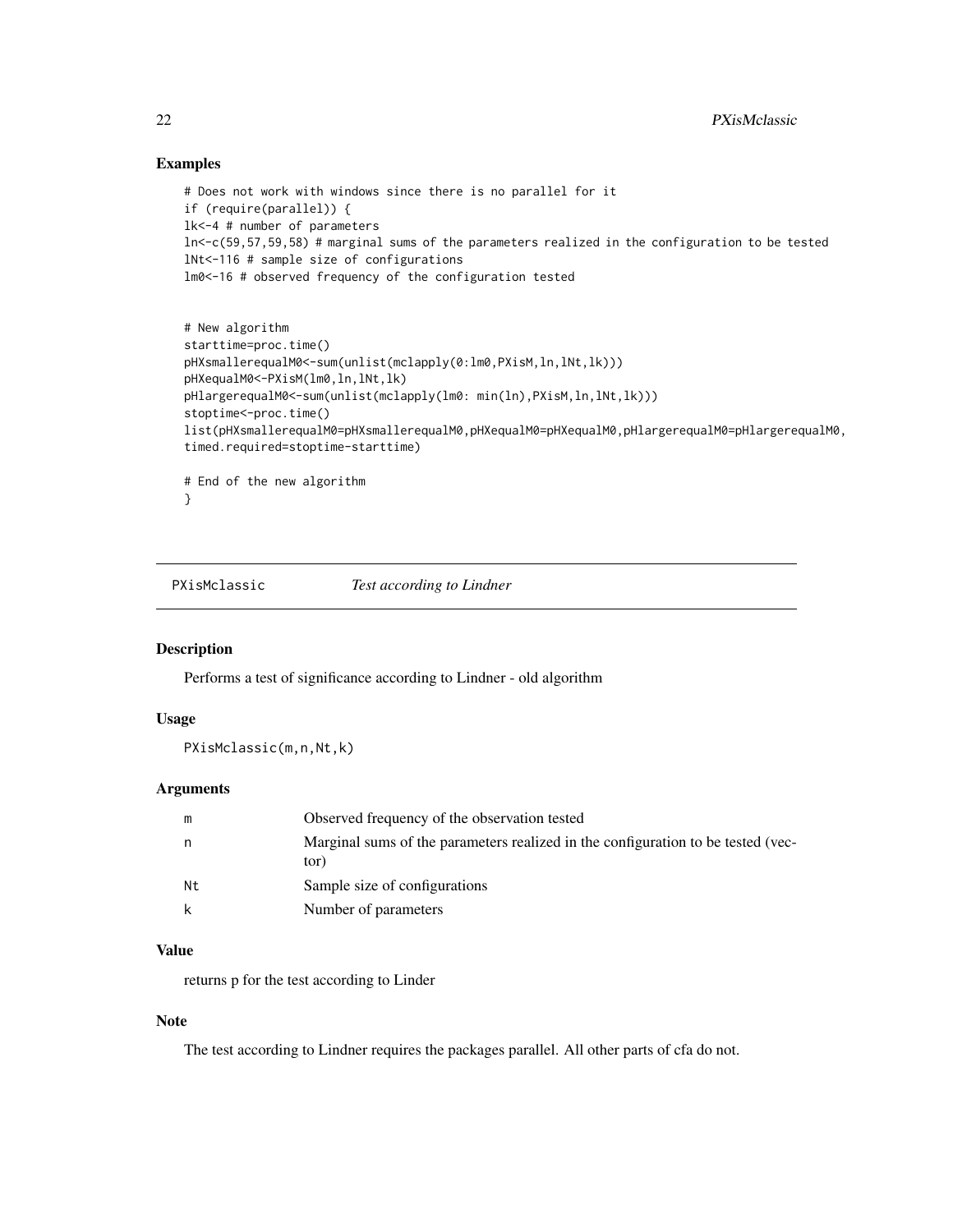#### <span id="page-22-0"></span>Author(s)

J. Harloff <oachimharloff@joachimharloff.de>

#### References

Lindner, K.: Eine exakte Auswertungsmethode zur Konfigurationsfrequenzanalyse [An exact procedure for the configural frequency analysis]. Psycholog Beitraege 26, 393?415 (1984)

Harloff, Joachim, An efficient algorithm for Lindners test (configural frequency analysis), Qual Quant DOI 10.1007/s11135-011-9499-9

#### See Also

[cfa](#page-2-1)

#### Examples

```
# Does not work with windows since there is no parallel for it
if (require (parallel)) {
```

```
lk<-4 # number of parameters
ln<-c(59,57,59,58) # marginal sums of the parameters realized in the configuration to be tested
lNt<-116 # sample size of configurations
lm0<-16 # observed frequency of the configuration tested
```

```
# Old algorithm
starttime=proc.time()
pHXsmallerequalM0<-sum(unlist(mclapply(0:lm0,PXisMclassic,ln,lNt,lk)))
pHXequalM0<-PXisMclassic(lm0,ln,lNt,lk)
pHlargerequalM0<-sum(unlist(mclapply(lm0: min(ln),PXisMclassic,ln,lNt,lk)))
stoptime<-proc.time()
list(pHXsmallerequalM0=pHXsmallerequalM0,pHXequalM0=pHXequalM0,pHlargerequalM0=pHlargerequalM0,
timed.required=stoptime-starttime)
# End of the old algorithm
}
```
<span id="page-22-1"></span>

scfa *One sample CFA*

#### Description

Performs a configuration frequency analysis if only one set of counts exists. *This function is not designed to be called directly by the user but will only be used internally by by* cfa()*.* Both the simple an the multiple cfa are handled by cfa()

#### Usage

```
scfa(cfg, cnt=NA, sorton="chisq", sort.descending=TRUE, format.labels=TRUE)
```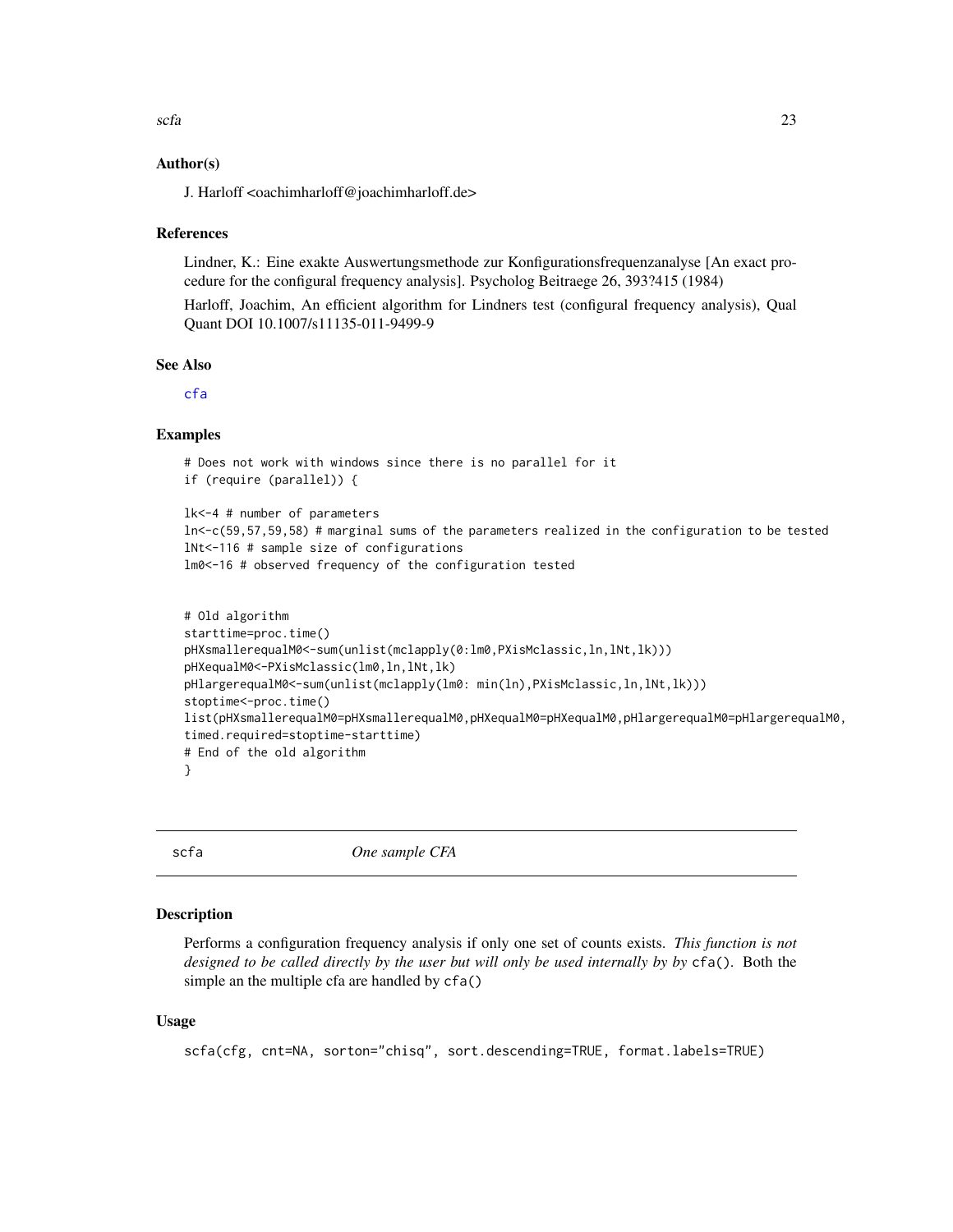# Arguments

| cfg             | Contains the configurations. This can be a data frame or a matrix. The data frame<br>can contain numbers, characters, factors or booleans. The matrix can consist of<br>numbers, characters or booleans (factors are implicitely re-converted to numer-<br>ical levels). There must be $\geq$ =3 columns. |  |
|-----------------|-----------------------------------------------------------------------------------------------------------------------------------------------------------------------------------------------------------------------------------------------------------------------------------------------------------|--|
| cnt             | Contains the counts for the configuration. If it is set to NA, a count of one is<br>assumed for every row. This allows untabulated data to be processed, cnts is a<br>vector.                                                                                                                             |  |
| sorton          | Determines the sorting order of the output. Can be set to chisq, n, or label.                                                                                                                                                                                                                             |  |
| sort.descending |                                                                                                                                                                                                                                                                                                           |  |
|                 | Sort in descending order                                                                                                                                                                                                                                                                                  |  |
| format.labels   | Format the labels of the configuration. This makes to output wider but it will<br>increase the readability.                                                                                                                                                                                               |  |

#### Details

This function is the "engine" cfa() will use. It does the aggregation, summing up, and will calculate chi squared. All tests of significance are left to cfa()

#### Value

The function returns the following list:

| labels      | Configuration label                                                |
|-------------|--------------------------------------------------------------------|
| n.levels    | Number of levels for each configuration                            |
| <b>SUMS</b> | Sums for each configuration and each variable in the configuration |
| counts      | Observed n of the given configuration                              |
| expected    | Expected n for the given configuration                             |
| chisq       | Chi squared for each configuration                                 |

#### Note

There are no hard-coded limits in the program so even large tables can be processed.

# Author(s)

Stefan Funke <s.funke@t-online.de>

# References

Krauth J., Lienert G. A. (1973, Reprint 1995) Die Konfigurationsfrequenzanalyse (KFA) und ihre Anwendung in Psychologie und Medizin, Beltz Psychologie Verlagsunion

Lautsch, E., von Weber S. (1995) Methoden und Anwendungen der Konfigurationsfrequenzanalyse Psychologie und Medizin, Beltz Psychologie Verlagsunion

Eye, A. von (1990) Introduction to configural frequency analysis. The search for types and antitypes in cross-classification. Cambride 1990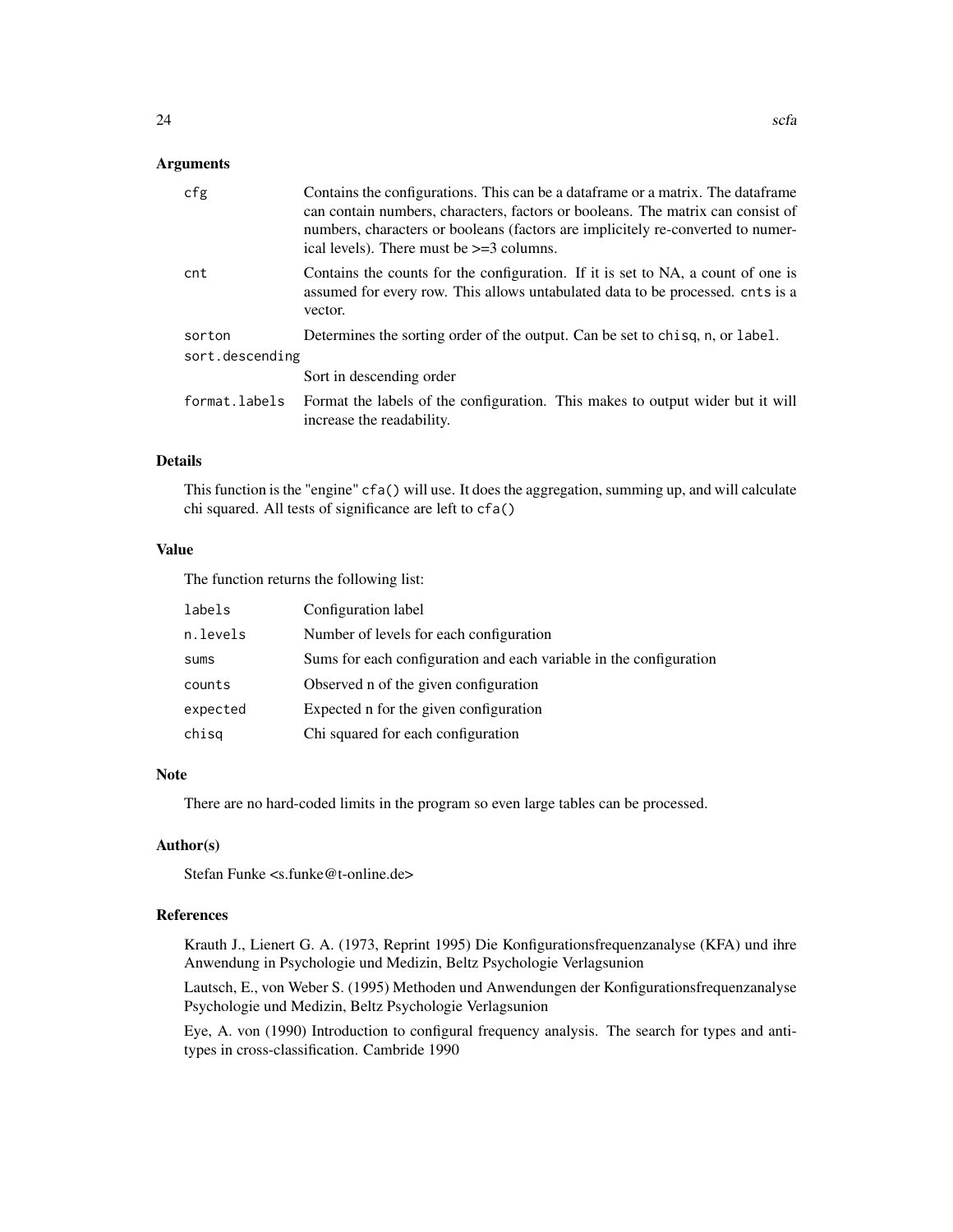<span id="page-24-0"></span>scfa 25

# See Also

[cfa](#page-2-1), [mcfa](#page-9-1)

# Examples

```
# library(cfa) if not yet loaded
# Some random configurations:
configs<-cbind(c("A","B")[rbinom(250,1,0.3)+1],c("C","D")[rbinom(250,1,0.1)+1],
         c("E","F")[rbinom(250,1,0.3)+1],c("G","H")[rbinom(250,1,0.1)+1])
counts<-trunc(runif(250)*10)
cfa(configs,counts)
# cfa rather than scfa!
```